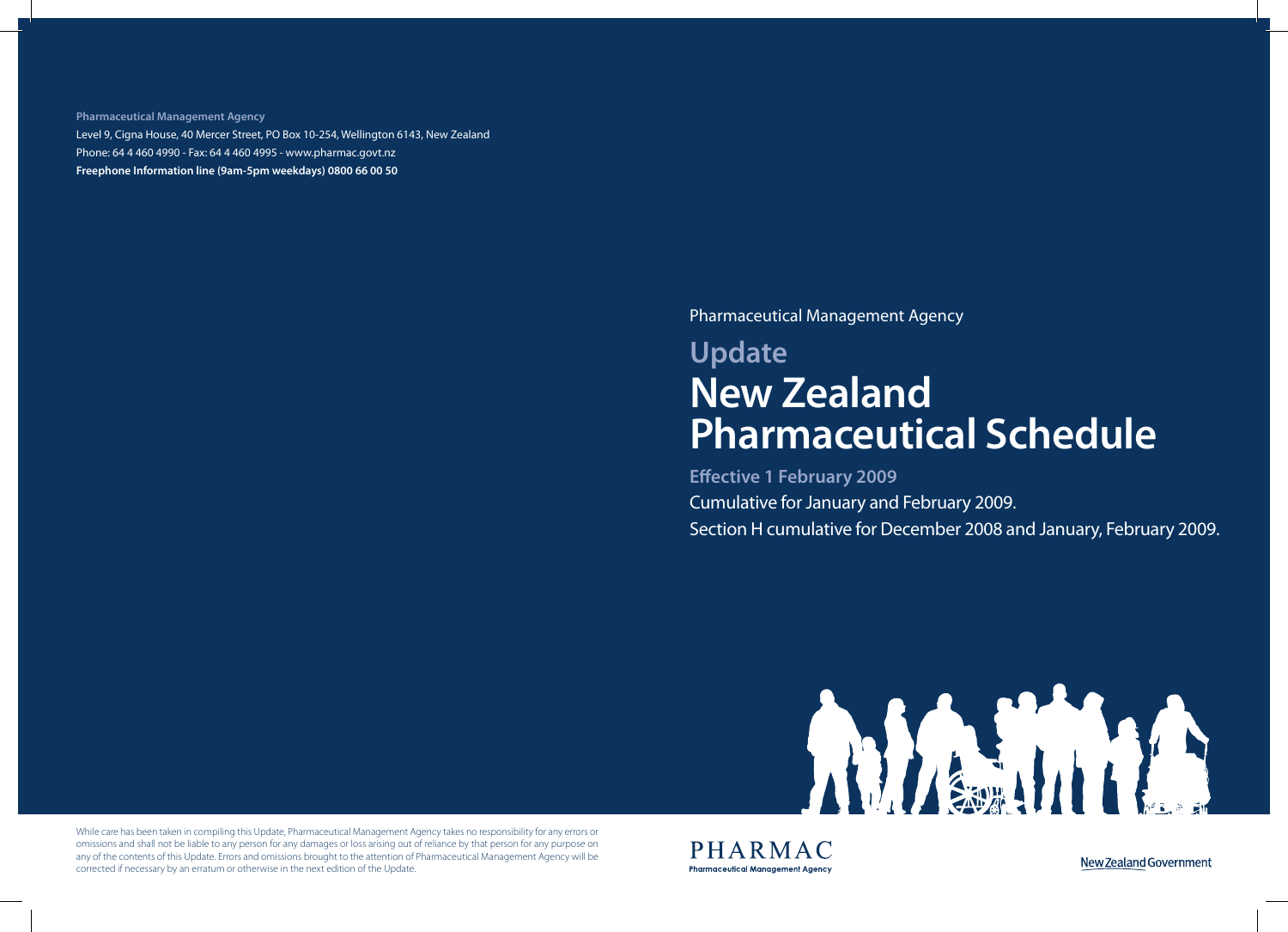### **Contents**

| Summary of PHARMAC decisions effective 1 February 2009  3      |  |
|----------------------------------------------------------------|--|
|                                                                |  |
|                                                                |  |
|                                                                |  |
|                                                                |  |
|                                                                |  |
|                                                                |  |
|                                                                |  |
| Sole Subsidised Supply products cumulative to February 2009  9 |  |
|                                                                |  |
|                                                                |  |
|                                                                |  |
|                                                                |  |
|                                                                |  |
|                                                                |  |
|                                                                |  |
|                                                                |  |
|                                                                |  |
|                                                                |  |
|                                                                |  |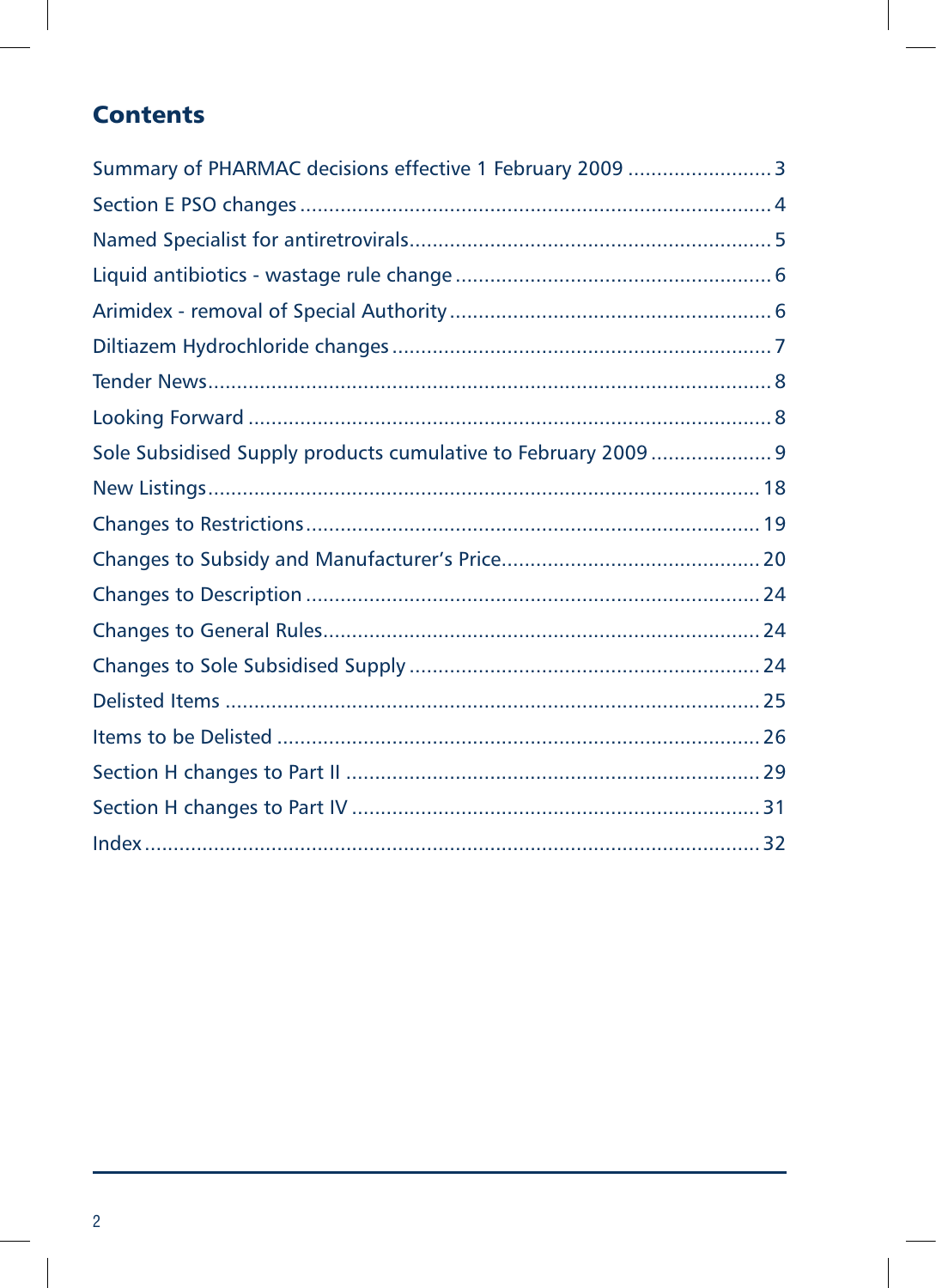### **Summary of PHARMAC decisions effective 1 FEBRUARY 2009**

#### **New listings (page 18)**

- Condoms (Durex Extra Safe) 56 mm extra strength
- Condoms (Durex Select Flavours) 56 mm
- Mebendazole (Vermox) tab temporary listing of new pack size, 4 tabs
- Tranylcypromine sulphate (Parnate S29) tab 10 mg new listing with Section 29 criteria

#### **Changes to restrictions (page 19)**

• Anastrozole (Arimidex) tab 1 mg – removal of Special Authority criteria

#### **Decreased subsidy (page 20)**

- Amlodipine (Calvasc) tab 5mg and 10 mg
- Cetirizine hydrochloride (Razene) tab 10 mg
- Cetirizine hydrochloride (Allerid C) oral liquid 1 mg per ml

### **Increased subsidy (page 20)**

• Trimipramine maleate (Tripress) cap 25 mg and 50 mg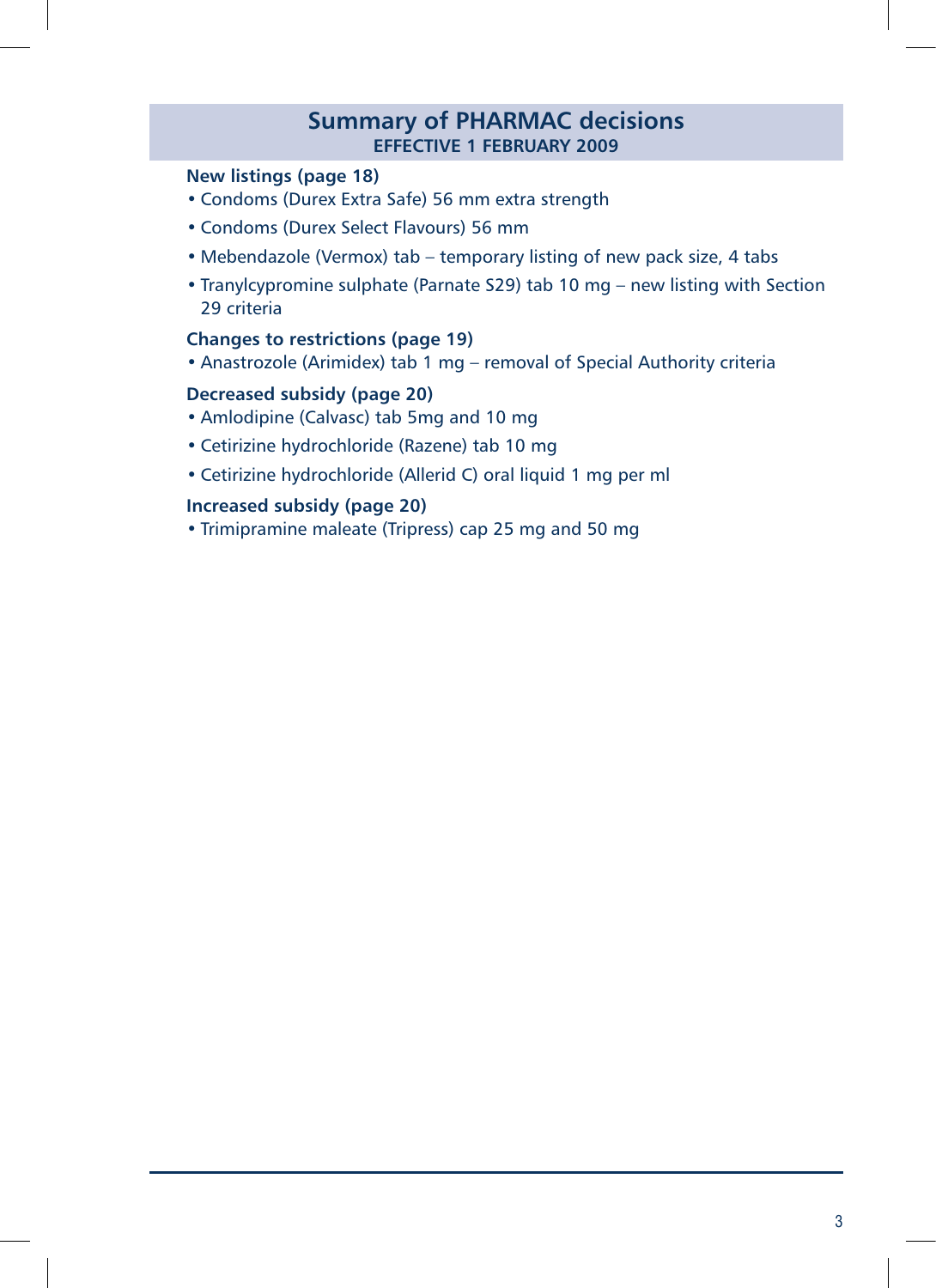# **Section E PSO changes**

PHARMAC received requests from a number of pharmacists to add more detail to Section E Part I, Practitioner's and Wholesale Supply Orders, so that health professionals do not need to refer back to Section B for the relevant information. Many health professionals view the items listed in Section E Part I as fully funded and not requiring any special prescribing requirements. This is not correct for some of the medicines listed.

By adding the fully subsidised symbol "√" beside all pharmaceuticals where a fully subsidised brand is currently subsidised, this immediately makes it obvious which products do not incur a manufacturer's surcharge.

Some pharmaceuticals listed in Section E Part I are only eligible for a subsidy if certain prescribing restrictions are followed. These have not previously been printed in Section E Part I of the Pharmaceutical Schedule.



They are fully explained in Section B but there has not been any cross-reference. By adding these prescribing restrictions, and a reference where required back to the listing in Section B, it easily clarifies which restrictions relate to the prescribing of a pharmaceutical on a PSO or WSO.

These changes were made in response to feedback from subscribers and we are always open to such suggestions.

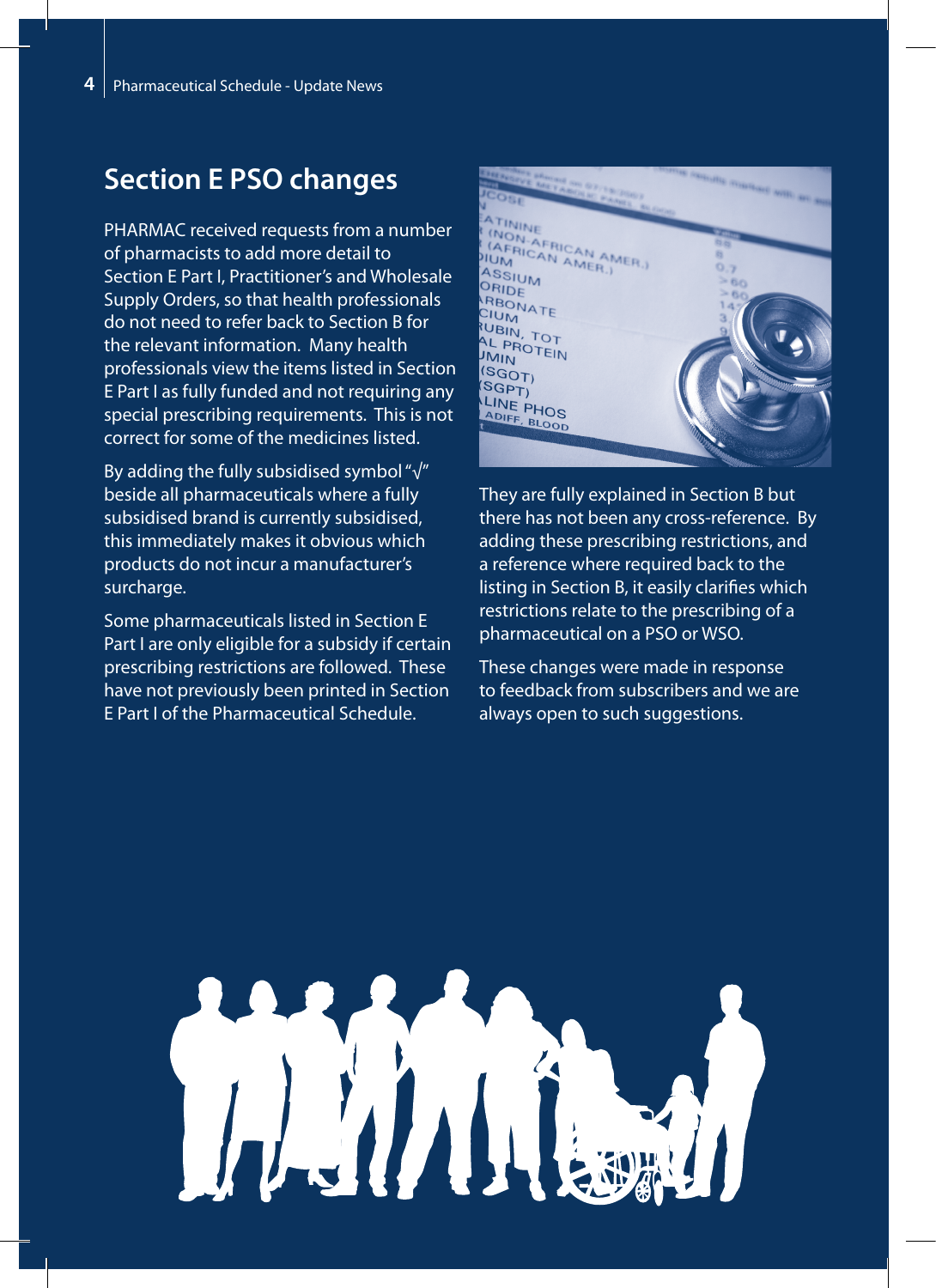# **Named Specialists for antiretrovirals**

Below is a list of currently approved named Specialists that the Ministry of Heath has approved to prescribe HIV antiretroviral agents in New Zealand.

### **Auckland**

Dr Rod Ellis-Pegler Dr Rick Franklin Dr David Holland Dr Joan Ingram Prof. Diana Lennon Dr Sally Roberts Dr Simon Rowley Dr Mark Thomas Dr Leslie Voss Dr Liz Wilson Dr Simon Briggs Dr Nicky Perkins Dr Stephen Ritchie Dr Mitzi Nisbet Dr Rupert Handy

### **Palmerston North**

Dr Anne Robertson

### **Wellington**

Dr Tim Blackmore Dr Nigel Raymond

### Dr Richard Steele

### **Nelson**

Dr Richard Everts

### **Hamilton**

Dr Graeme Mills Dr Jane Morgan

### **Christchurch**

Dr Stephen Chambers Dr Maud Meates-Dennis Dr Alan Pithie Dr Sarah Metcalf

### **Tauranga**

Dr Katherine Grimwade

**Dunedin**

Dr Deborah Williams

### **Napier**

Dr Richard Meech Dr Andrew Burns

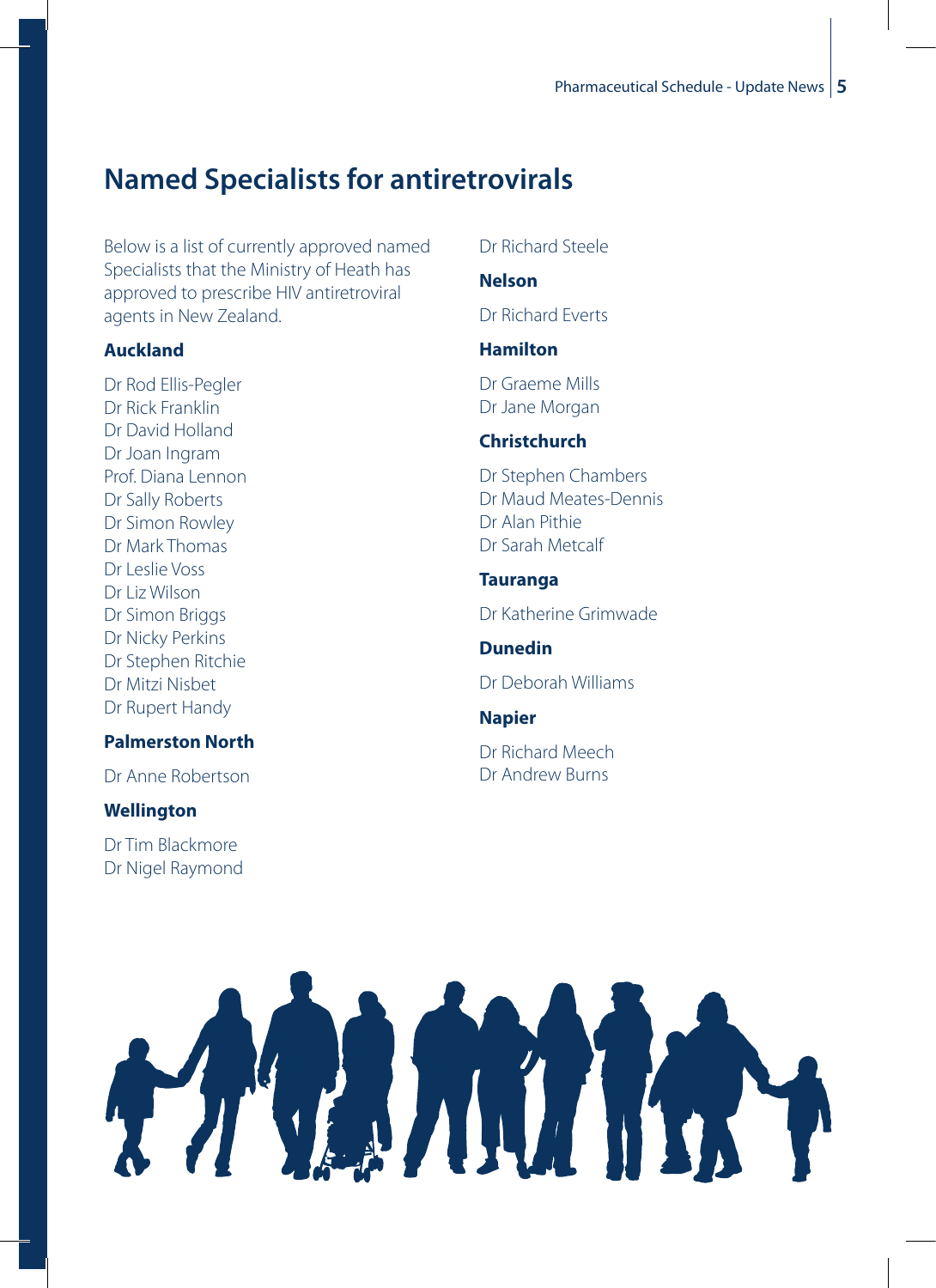### **Liquid antibiotics – wastage rule change**

Currently, when a pharmacist dispenses a part pack of a reconstituted antibiotic oral liquid to which a diluent has been added at the time of dispensing; they will only be reimbursed for the quantity prescribed unless they satisfy the funder that the balance was wasted. The Pharmacy Procedures Manual states that additional payment for the wastage is dependent on the pharmacist claiming for the balance and stating that no further prescriptions in which the balance of the prescription could have been used were dispensed on the day of dispensing or the following two days.

The general rules of the Pharmaceutical Schedule have been amended to include a provision for pharmacists to claim for wastage at the time of dispensing of oral reconstituted antibiotic liquids without the need to wait for two days. Note: for the purposes of audit and compliance it is an act of fraud to claim wastage and then use the wastage amount for any subsequent prescription.

of oral liquid antibiotics so that they would be paid as Original Packs. While feedback on the this proposal was unanimously in support of the change for antibiotic liquids to be paid as Original Packs, it was highlighted that such a change could cause discrepancies between what was prescribed or ordered by a practitioner and what was dispensed and claimed for at the time of dispensing. An amendment to claim for wastage at the time of dispensing seemed more appropriate.

This change has been made with consultation from pharmacists, the Pharmacy Guild, The Pharmaceutical Society, Ministry of Health Sector Services and software vendors. PHARMAC considers this change as reducing an unnecessary administrative and stock control burden for pharmacists. PHARMAC would like to thank those parties that provided feedback on the proposal and remain open to similar changes in the future.

The new rule is set out on page 24 of this update.

An initial proposal was to amend the listing

### **Arimidex – removal of Special Authority**

A Special Authority restriction has applied to the Arimidex brand of anastrozole for full subsidy (\$240 per 30) for women with early breast cancer who are intolerant of tamoxifen, or where tamoxifen is contraindicated. In the absence of Special Authority approval, a part subsidy (\$146.46 per 30) applied.

AstraZeneca has notified PHARMAC that it is reducing the price of its Arimidex brand of anastrozole to the level of the base subsidy (\$146.46 per pack of 30). This means that the Special Authority for alternative subsidy is no longer required, as patients will now receive

a full subsidy regardless of Special Authority status.

In summary, as of 1 February 2009 there will be 2 brands of anastrozole 1 mg tablets available, both without Special Authority:

- DP-Anastrozole, fully subsidised by endorsement for patients with hormone receptor positive advanced breast cancer (ex manufacturer price \$29.50, exclusive of GST)
- Arimidex, fully subsidised for all patients (ex manufacturer price \$146.46, exclusive of GST)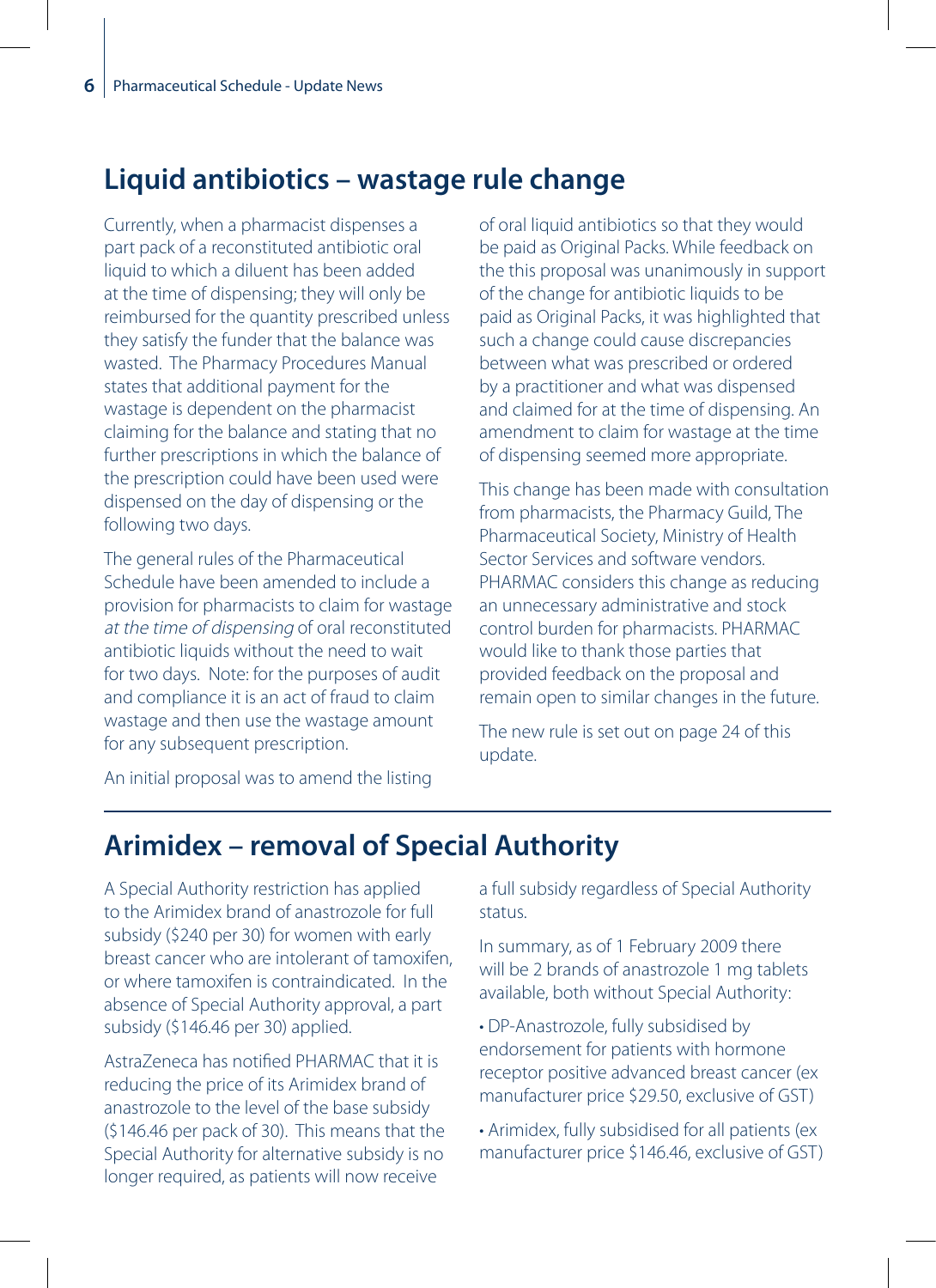# **Diltiazem Hydrochloride changes**

A letter was recently issued providing details of upcoming changes to the listing of diltiazem hydrochloride in the Pharmaceutical Schedule. A summary of the changes is provided below.

Due to concerns around prescribing and dispensing errors for diltiazem hydrochloride, the following preparations will be delisted from the Pharmaceutical Schedule from 1 June 2009:

- Dilzem SR 90 mg and 120 mg (twice daily) sustained release capsules
- Dilzem LA 180 mg and 240 mg long-acting tablets

The delisting of Dilzem SR (sustained release) and Dilzem LA (long-acting) will require current patients to be switched to another presentation. We suggest the following:

| <b>Currently taking</b>                | Suggested new presentation              |
|----------------------------------------|-----------------------------------------|
| Dilzem SR 90 mg capsule (twice daily)  | Cardizem CD 180 mg capsule (once daily) |
| Dilzem SR 120 mg capsule (twice daily) | Cardizem CD 240 mg capsule (once daily) |
| Dilzem LA 180 mg tablet (once daily)   | Cardizem CD 180 mg capsule (once daily) |
| Dilzem LA 240 mg tablet (once daily)   | Cardizem CD 240 mg capsule (once daily) |

Titration to a higher or lower dose may be necessary and should be initiated as clinically warranted

For patients taking Dilzem SR 90 mg or 120 mg once daily (even if it is not the recommended dosing regimen as the blood levels are not maintained above the minimum therapeutic level for 24 hours), we suggest the following:

| <b>Currently taking</b>               | Suggested new presentation              |
|---------------------------------------|-----------------------------------------|
| Dilzem SR 90 mg capsule (once daily)  | Cardizem CD 120 mg capsule (once daily) |
| Dilzem SR 120 mg capsule (once daily) | Cardizem CD 120 mg capsule (once daily) |

Those patients may be more likely to experience a change in effect therefore they should be monitored for adverse effects following the change.

For further information please call the Freephone Information Line (between 9am and 4pm weekdays) on 0800 66 00 50 or visit www.pharmac.govt.nz

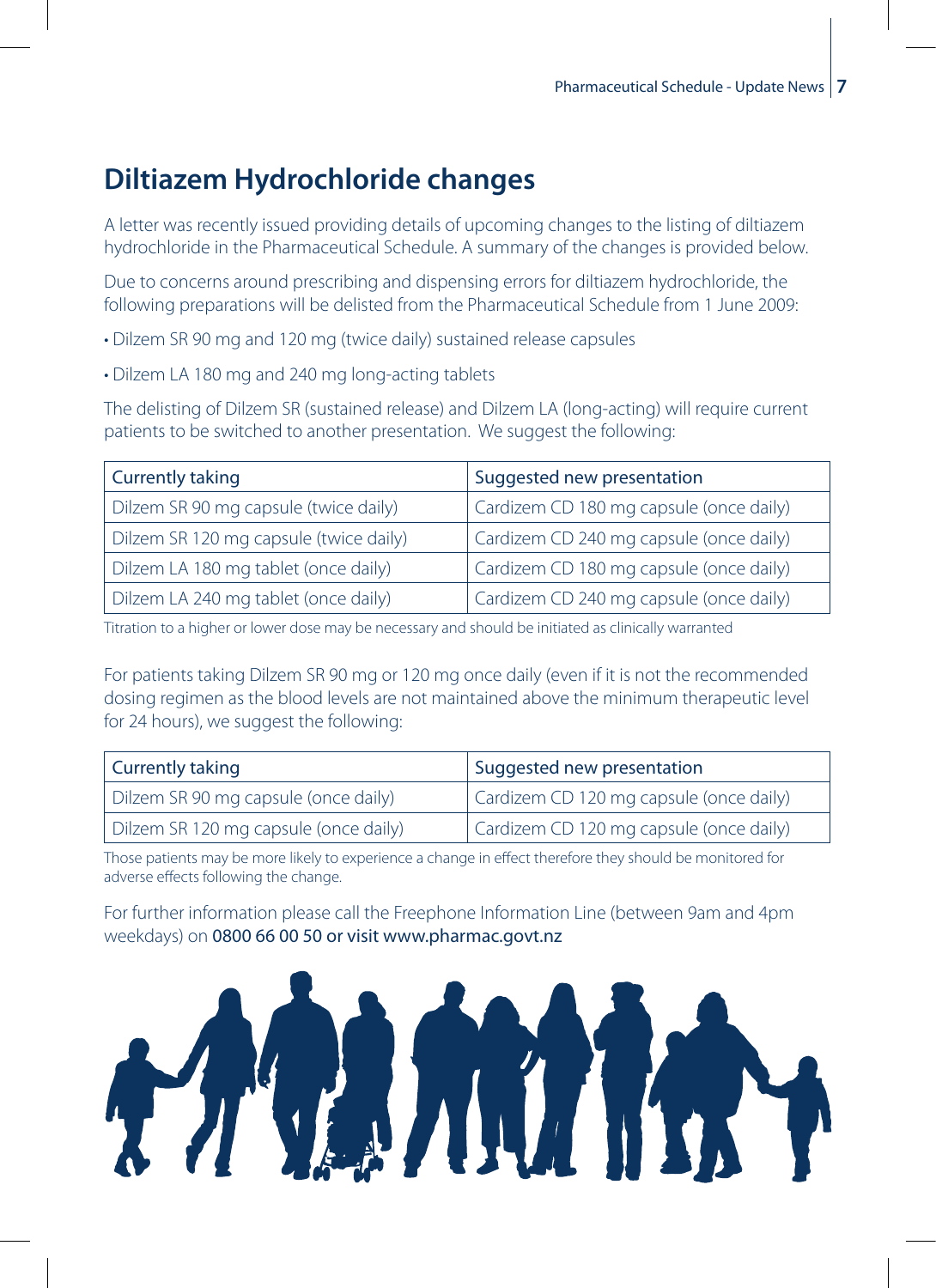### **Tender News**

| <b>Chemical Name</b>  | <b>Presentation: Pack size</b>                                    | <b>Sole Subsidised Supply</b><br>brand (and supplier) |
|-----------------------|-------------------------------------------------------------------|-------------------------------------------------------|
| Cefazolin soidum      | Inj 500 mg<br>Inj 1 g                                             | Hospira (Hospira)                                     |
| <b>Flucloxacillin</b> | Inj 250 mg; 10 pack<br>Inj 500 mg; 10 pack<br>$Inj 1 q$ ; 10 pack | Flucloxin (Douglas)                                   |

Sole Subsidised Supply changes – effective 1 March 2009

### **Looking Forward**

*This section is designed to alert both pharmacists and prescribers to possible future changes. It may assist pharmacists to manage stock levels and keep prescribers up-to-date with proposals to change the Pharmaceutical Schedule.*

**Possible decisions for implementation 1 March 2009**

- Acitretin (Neotigason) cap 10 mg and 25 mg removal of Specialist Prescription restriction and the application of Special Authority criteria
- Isotretinoin (Isotane) cap 10 mg and 20 mg removal of Specialist Prescription restriction and the application of Special Authority criteria
- Pantoprazole (Pantocid) inj 40 mg new listing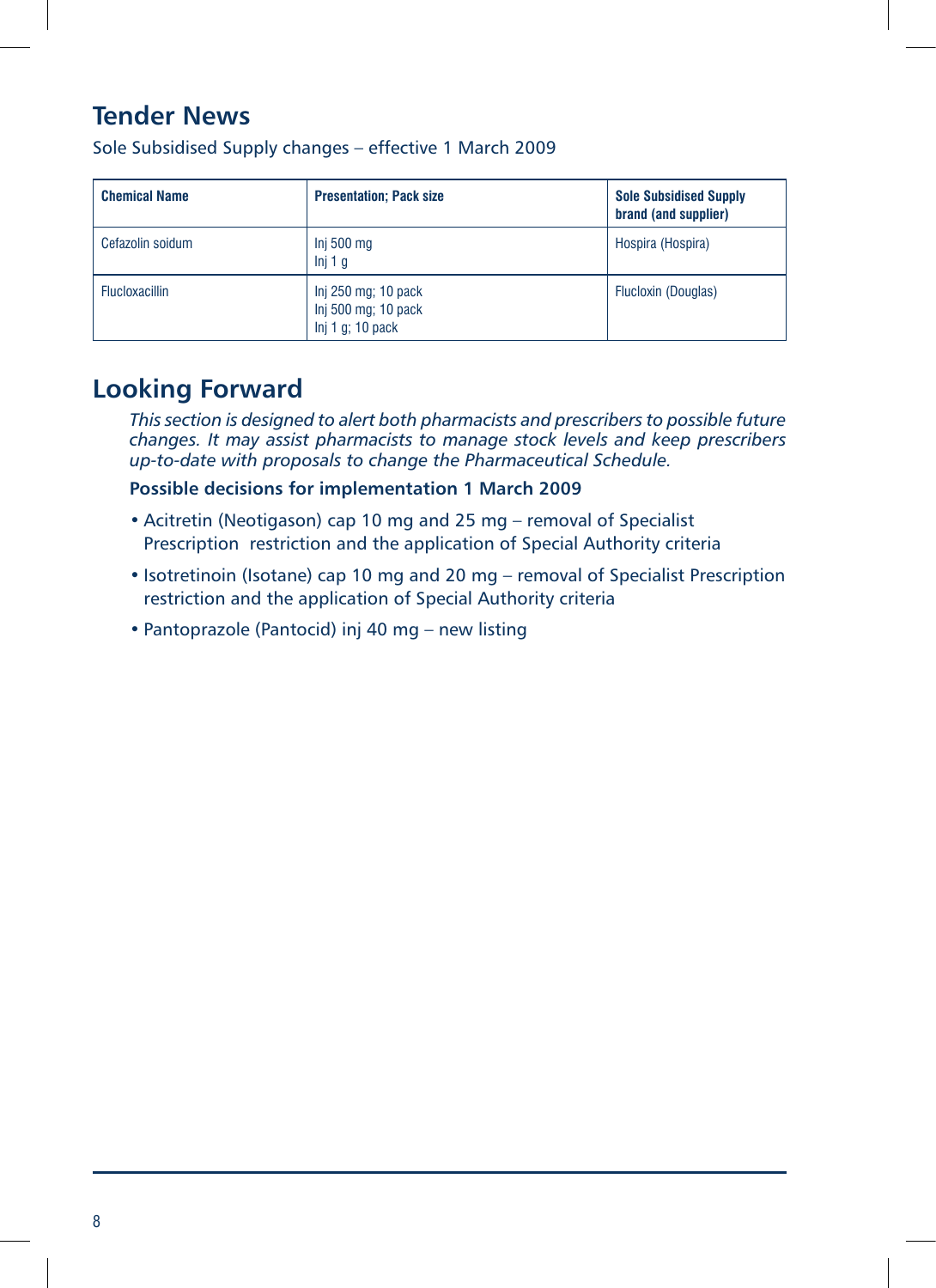| <b>Generic Name</b>                       | <b>Presentation</b>                                                                             | <b>Brand Name</b>                                              | <b>Expiry Date*</b> |
|-------------------------------------------|-------------------------------------------------------------------------------------------------|----------------------------------------------------------------|---------------------|
| Acetazolamide                             | Tab 250 mg; 100 tab                                                                             | <b>Diamox</b>                                                  | 2011                |
| Aciclovir                                 | Tab dispersible 200 mg<br>Tab dispersible 400 mg                                                | Lovir<br>Lovir                                                 | 2009                |
| Alprazolam                                | Tab 250 $\mu$ g<br>Tab 500 $\mu$ g<br>Tab 1 mg                                                  | Arrow-Alprazolam<br>Arrow-Alprazolam<br>Arrow-Alprazolam       | 2010                |
| Apomorphine hydrochloride                 | Inj 10 mg per ml, 1 ml                                                                          | <b>Mayne</b>                                                   | 2009                |
| Amantadine hydrochloride                  | Cap 100 mg                                                                                      | <b>Symmetrel</b>                                               | 2011                |
| Amoxycillin                               | Cap 250 mg & 500 mg<br>Grans for oral lig 125 mg per 5 ml<br>Grans for oral liq 250 mg per 5 ml | Apo-Amoxi<br>Ranbaxy Amoxicillin<br><b>Ranbaxy Amoxicillin</b> | 2010<br>2009        |
| Ascorbic acid                             | <b>Tab 100 mg</b>                                                                               | Apo-Ascorbic Acid                                              | 2009                |
| <b>Aspirin</b>                            | Tab dispersible 300 mg<br>Tab 100 mg                                                            | <b>Ethics Aspirin</b><br><b>Ethics Aspirin EC</b>              | 2010                |
| Atenolol                                  | Tab 50 mg & 100 mg                                                                              | Loten                                                          | 2009                |
| Atropine sulphate                         | Eye drops 1%; 15 ml OP<br>Inj 600 $\mu$ g, 1 ml<br>Inj 1200 $\mu$ g, 1 ml                       | Atropt<br>AstraZeneca<br>AstraZeneca                           | 2011<br>2009        |
| Azithromycin                              | Tab 500 mg                                                                                      | Arrow-Azithromycin                                             | 2009                |
| Beclomethasone dipropionate               | Metered aqueous nasal spray 50 $\mu$ q<br>Metered aqueous nasal spray 100 $\mu$ g               | <b>Alanase</b><br><b>Alanase</b>                               | 2009                |
| Benzylpenicillin sodium<br>(Penicillin G) | Inj 1 mega u; 10 inj                                                                            | Sandoz                                                         | 2011                |
| Betamethasone valerate                    | Scalp app 0.1%                                                                                  | <b>Beta Scalp</b>                                              | 2009                |
| <b>Bezafibrate</b>                        | Tab 200 mg; 90 tab                                                                              | <b>Fibalip</b>                                                 | 2011                |
| <b>Bicalutamide</b>                       | Tab 50 mg                                                                                       | <b>Bicalox</b>                                                 | 2011                |
| <b>Bisacodyl</b>                          | Tab 5 mg                                                                                        | Lax-Tab                                                        | 2010                |
| <b>Brimonidine tartrate</b>               | Eye drops 0.2%                                                                                  | <b>AFT</b>                                                     | 2011                |
| <b>Bupivicaine hydrochloride</b>          | Ini 0.5%, 4 ml<br>Inj 0.5%, 8% glucose, 4 ml                                                    | <b>Marcain Isobaric</b><br><b>Marcain Heavy</b>                | 2010                |
| Calamine                                  | <b>Lotion BP</b><br>Crm, aqueous, BP                                                            | <b>ABM</b><br><b>ABM</b>                                       | 2009                |
| Calcitonin                                | Inj 100 iu per ml, 1 ml; 5 inj                                                                  | <b>Miacalcic</b>                                               | 2011                |
| Calcitriol                                | Cap 0.25 $\mu$ g & 0.5 $\mu$ g                                                                  | <b>Calcitriol-AFT</b>                                          | 2009                |
| Calcium                                   | Tab eff 1 g; 30 tab                                                                             | <b>Calsource</b>                                               | 2011                |
| <b>Calcium folinate</b>                   | Inj 50 mg                                                                                       | <b>Calcium Folinate Ebewe</b>                                  | 2011                |
| Captopril                                 | Tab 12.5 mg, 25 mg & 50 mg                                                                      | Apo-Captopril                                                  | 2010                |
| Cefaclor monohydrate                      | Cap 250 mg<br>Grans for oral lig 125 mg per 5 ml                                                | <b>Ranbaxy Cefaclor</b><br><b>Ranbaxy Cefaclor</b>             | 2010                |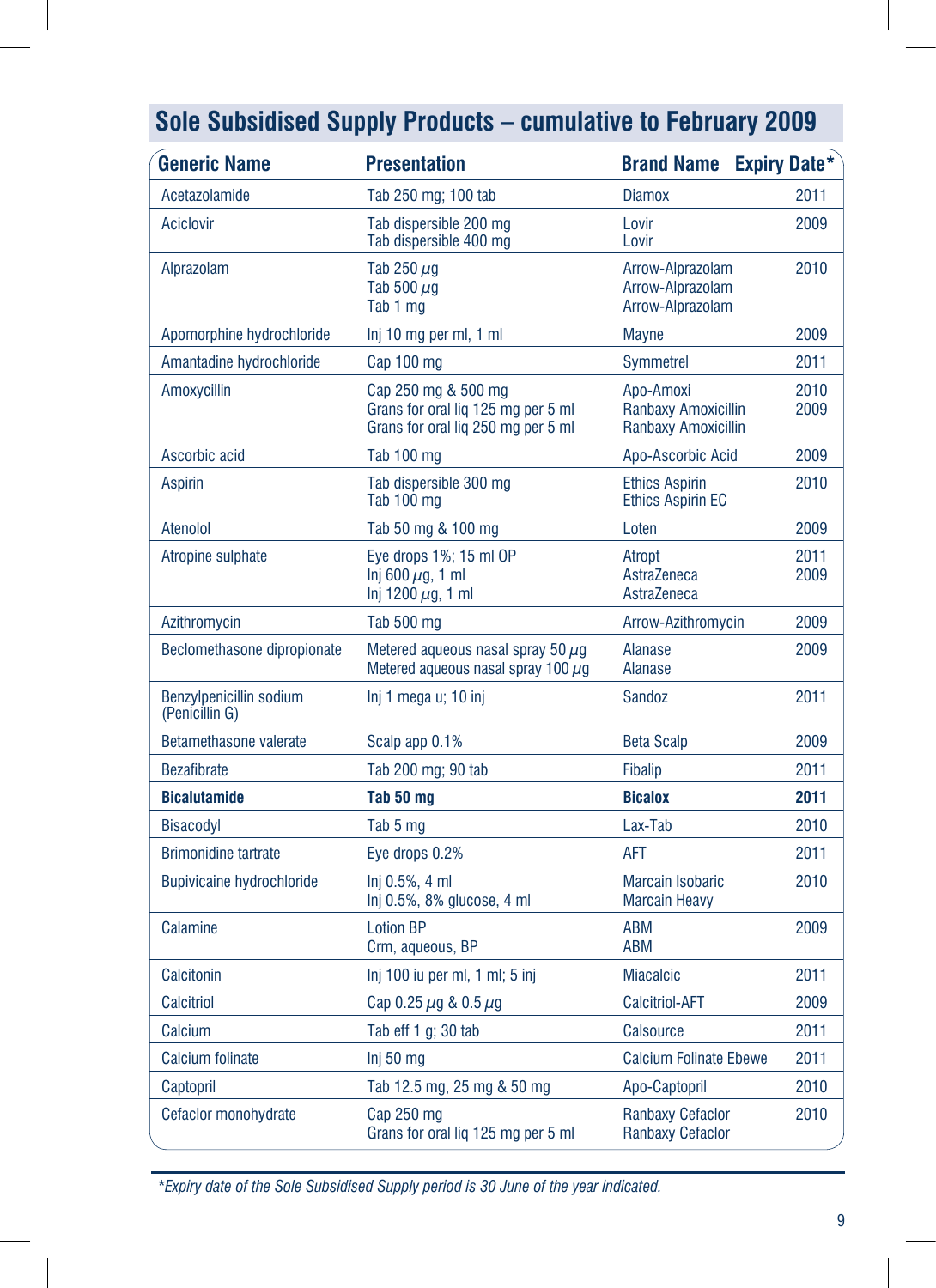| <b>Generic Name</b>               | <b>Presentation</b>                                                                                                                                                          | <b>Brand Name Expiry Date*</b>                                                                                                              |              |
|-----------------------------------|------------------------------------------------------------------------------------------------------------------------------------------------------------------------------|---------------------------------------------------------------------------------------------------------------------------------------------|--------------|
| Cefuroxime sodium                 | Inj 750 mg & 1.5 g                                                                                                                                                           | <b>Zinacef</b>                                                                                                                              | 2011         |
| Cetomacrogol                      | Crm BP                                                                                                                                                                       | <b>PSM</b>                                                                                                                                  | 2010         |
| Chloramphenicol                   | Eye drops 0.5%<br>Eye oint 1%                                                                                                                                                | <b>Chlorsig</b><br><b>Chlorsig</b>                                                                                                          | 2009         |
| Chlorhexidine gluconate           | Soln 4%<br>Handrub 1% with ethanol 70%<br>Mouthwash 0.2%                                                                                                                     | <b>Orion</b><br><b>Orion</b><br><b>Orion</b>                                                                                                | 2011<br>2009 |
| <b>Chlorthalidone</b>             | Tab 25 mg                                                                                                                                                                    | <b>Hygroton</b>                                                                                                                             | 2009         |
| Clarithromycin                    | Tab 250 mg<br>Grans for oral lig 125 mg per 5 ml                                                                                                                             | Klamycin<br><b>Klacid</b>                                                                                                                   | 2010         |
| Clobetasol propionate             | Crm 0.05%                                                                                                                                                                    | <b>Dermol</b>                                                                                                                               | 2009         |
| Clonazepam                        | Tab 500 $\mu$ g; 100 tab<br>Tab 2 mg; 100 tab                                                                                                                                | Paxam<br>Paxam                                                                                                                              | 2011         |
| Clotrimazole                      | <b>Crm 1%</b><br>Vaginal crm 1% with applicator(s)                                                                                                                           | <b>Clomazol</b><br><b>Clomazol</b>                                                                                                          | 2011<br>2010 |
| Codeine phosphate                 | Tab 15 mg, 30 mg & 60 mg                                                                                                                                                     | <b>PSM</b>                                                                                                                                  | 2010         |
| Colchicine                        | Tab 500 $\mu$ g                                                                                                                                                              | Colgout                                                                                                                                     | 2010         |
| <b>Colestipol hydrochloride</b>   | Sach 5 g                                                                                                                                                                     | <b>Colestid</b>                                                                                                                             | 2010         |
| Colistin sulphomethate            | $Inj$ 150 mg                                                                                                                                                                 | <b>Colistin-Link</b>                                                                                                                        | 2010         |
| <b>Compound electrolytes</b>      | Powder for soln for oral use                                                                                                                                                 | Enerlyte                                                                                                                                    | 2010         |
| Cyclizine hydrochloride           | Tab 50 mg                                                                                                                                                                    | <b>Nausicalm</b>                                                                                                                            | 2009         |
| Cyclophosphamide                  | Tab 50 mg                                                                                                                                                                    | Cycloblastin                                                                                                                                | 2010         |
| Cyproterone acetate               | Tab 50 mg                                                                                                                                                                    | <b>Siterone</b>                                                                                                                             | 2009         |
| Dantrolene sodium                 | Cap 25 mg & 50 mg                                                                                                                                                            | <b>Dantrium</b>                                                                                                                             | 2009         |
| Desferrioxamine mesylate          | Inj 500 $mg$                                                                                                                                                                 | <b>Mayne</b>                                                                                                                                | 2010         |
| <b>Desmopressin</b>               | Nasal spray 10 mcg per dose                                                                                                                                                  | Desmopressin-PH&T                                                                                                                           | 2011         |
| Dexamethasone sodium<br>phosphate | Inj 4 mg per ml, 1 ml<br>Inj 4 mg per ml, 2 ml                                                                                                                               | <b>Mayne</b>                                                                                                                                | 2009         |
| Dexamphetamine sulphate           | Tab 5 mg                                                                                                                                                                     | <b>PSM</b>                                                                                                                                  | 2010         |
| <b>Dextrose</b>                   | Inj 50%, 10 ml                                                                                                                                                               | <b>Biomed</b>                                                                                                                               | 2011         |
| Dextrose with electrolytes        | Oral soln with electrolytes                                                                                                                                                  | Pedialyte - Plain<br>Pedialyte - Bubblegum<br>Pedialyte - Fruit                                                                             | 2010         |
| Diclofenac sodium                 | Eye drops 1 mg per ml<br>Inj 25 mg per ml, 3 ml<br>Suppos 12.5 mg<br>Suppos 25 mg<br>Suppos 50 mg<br>Suppos 100 mg<br>Tab EC 25 mg & 50 mg<br>Tab long-acting 75 mg & 100 mg | <b>Voltaren Ophtha</b><br>Voltaren<br><b>Voltaren</b><br><b>Voltaren</b><br><b>Voltaren</b><br><b>Voltaren</b><br>Apo-Diclo<br>Apo-Diclo SR | 2011<br>2009 |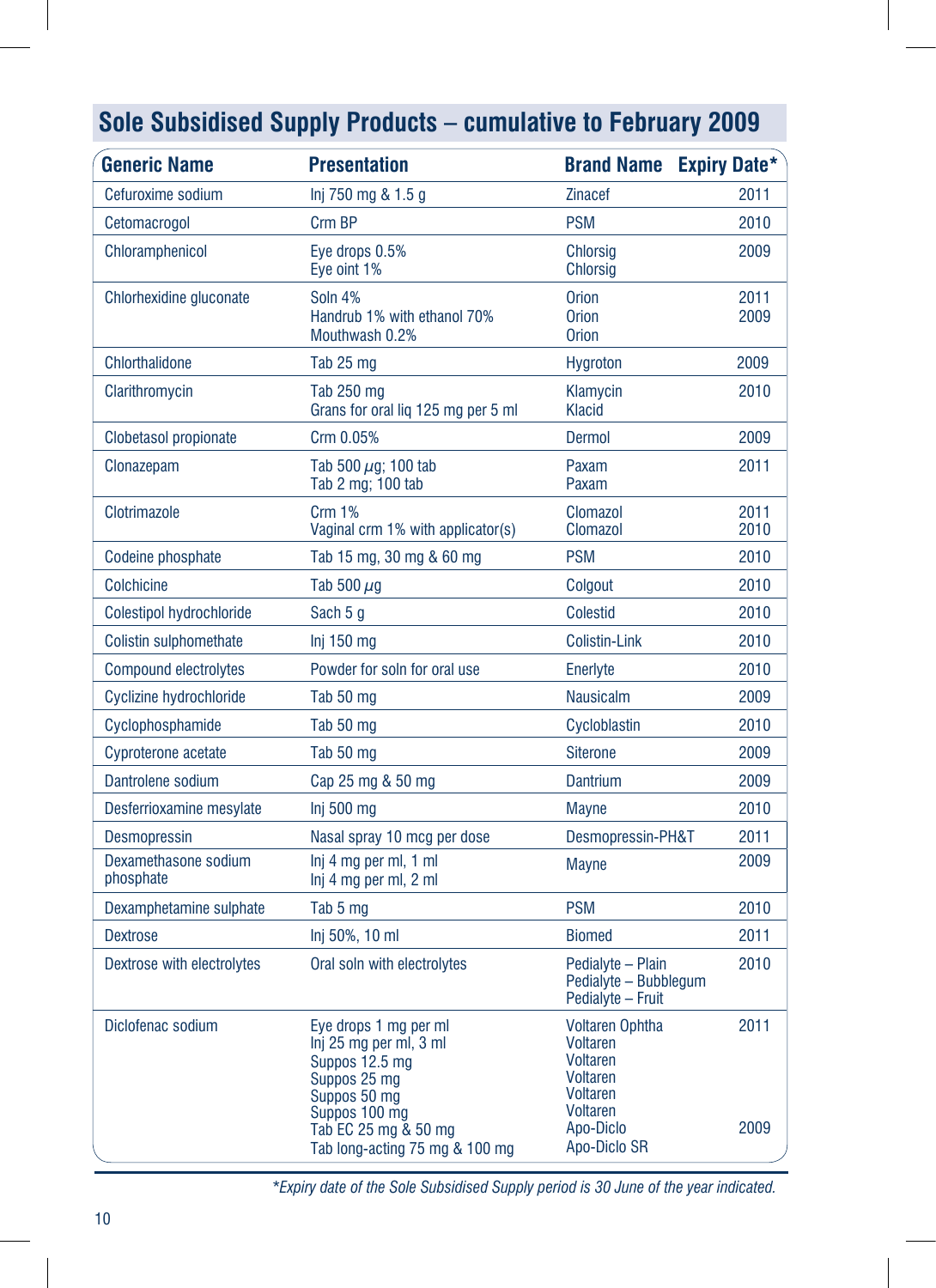| <b>Generic Name</b>                                                      | <b>Presentation</b>                                                                                                                                                                                                | <b>Brand Name Expiry Date*</b>               |      |
|--------------------------------------------------------------------------|--------------------------------------------------------------------------------------------------------------------------------------------------------------------------------------------------------------------|----------------------------------------------|------|
| Didanosine (DDI)                                                         | Cap 125 mg, 200 mg, 250 mg &<br>400 mg                                                                                                                                                                             | <b>Videx EC</b>                              | 2009 |
| Dipyridamole                                                             | Tab long-acting 150 mg                                                                                                                                                                                             | <b>Pytazen SR</b>                            | 2011 |
| Doxazosin mesylate                                                       | Tab 2 mg & 4 mg                                                                                                                                                                                                    | Apo-Doxazosin                                | 2010 |
| <b>Emulsifying ointment</b>                                              | Oint BP                                                                                                                                                                                                            | AFT                                          | 2011 |
| <b>Enalapril</b>                                                         | Tab 5 mg, 10 mg & 20 mg                                                                                                                                                                                            | m-Enalapril                                  | 2009 |
| Ergometrine maleate                                                      | Inj 500 $\mu$ g per ml, 1 ml                                                                                                                                                                                       | <b>Mayne</b>                                 | 2009 |
| Ergotamine tartrate with<br>caffeine                                     | Tab 1 mg with caffeine 100 mg                                                                                                                                                                                      | Cafergot                                     | 2009 |
| Erythromycin ethyl succinate                                             | Grans for oral lig 200 mg per 5 ml;                                                                                                                                                                                | E-Mycin                                      | 2011 |
|                                                                          | $100 \mathrm{m}$<br>Grans for oral lig 400 mg per 5 ml;<br>$100$ ml                                                                                                                                                | E-Mycin                                      |      |
| Ethinyloestradiol                                                        | Tab 10 $\mu$ g                                                                                                                                                                                                     | <b>New Zealand Medical</b><br>and Scientific | 2009 |
| Ethinyloestradiol with                                                   | Tab 35 $\mu$ q with norethisterone                                                                                                                                                                                 | <b>Brevinor 21</b>                           | 2010 |
| norethisterone                                                           | 500 <i>u</i> a<br>Tab 35 $\mu$ g with norethisterone 1 mg<br>Tab 35 $\mu$ g with norethisterone 1 mg<br>and 7 inert tab                                                                                            | Brevinor 1/21<br>Brevinor 1/28               |      |
| <b>Etoposide</b>                                                         | Cap 50 mg & 100 mg                                                                                                                                                                                                 | <b>Vepesid</b>                               | 2009 |
| Ferrous sulphate                                                         | Oral lig 150 mg per 5 ml                                                                                                                                                                                           | Ferodan                                      | 2010 |
| <b>Finasteride</b>                                                       | Tab 5 mg; 30 tab                                                                                                                                                                                                   | <b>Fintral</b>                               | 2011 |
| <b>Flucloxacillin sodium</b>                                             | Cap 250 mg & 500 mg<br>Grans for oral lig 125 mg per 5 ml<br>Grans for oral liq 250 mg per 5 ml                                                                                                                    | <b>Staphlex</b><br>AFT<br>AFT                | 2009 |
| <b>Fluconazole</b>                                                       | Cap 50 mg<br>Cap 150 mg<br>Cap 200 mg                                                                                                                                                                              | Pacific<br>Pacific<br><b>Pacific</b>         | 2011 |
| <b>Fludarabine phosphate</b>                                             | Inj 50 $mg$<br>Tab 10 mg                                                                                                                                                                                           | <b>Fludara</b><br><b>Fludara</b>             | 2011 |
| Fluocortolone caproate with<br>fluocortolone pivalate and<br>cinchocaine | Oint 950 $\mu$ g, with fluocortolone<br>pivalate $920 \mu$ g, and cinchocaine<br>hydrochloride 5 mg per g<br>Suppos 630 $\mu$ g, with fluocortolone<br>pivalate 610 $\mu$ g, and cinchocaine<br>hydrochloride 1 mg | <b>Ultraproct</b><br><b>Ultraproct</b>       | 2010 |
| <b>Fluorometholone</b>                                                   | Eye drops 0.1%                                                                                                                                                                                                     | <b>Flucon</b>                                | 2009 |
| Fluoxetine hydrochloride                                                 | Cap 20 mg<br>Tab disp 20 mg, scored                                                                                                                                                                                | <b>Fluox</b><br><b>Fluox</b>                 | 2010 |
| <b>Folic Acid</b>                                                        | Tab 0.8 mg & 5 mg                                                                                                                                                                                                  | <b>Apo-Folic Acid</b>                        | 2009 |
| <b>Fusidic acid</b>                                                      | Crm 2% & Oint 2%                                                                                                                                                                                                   | Foban                                        | 2010 |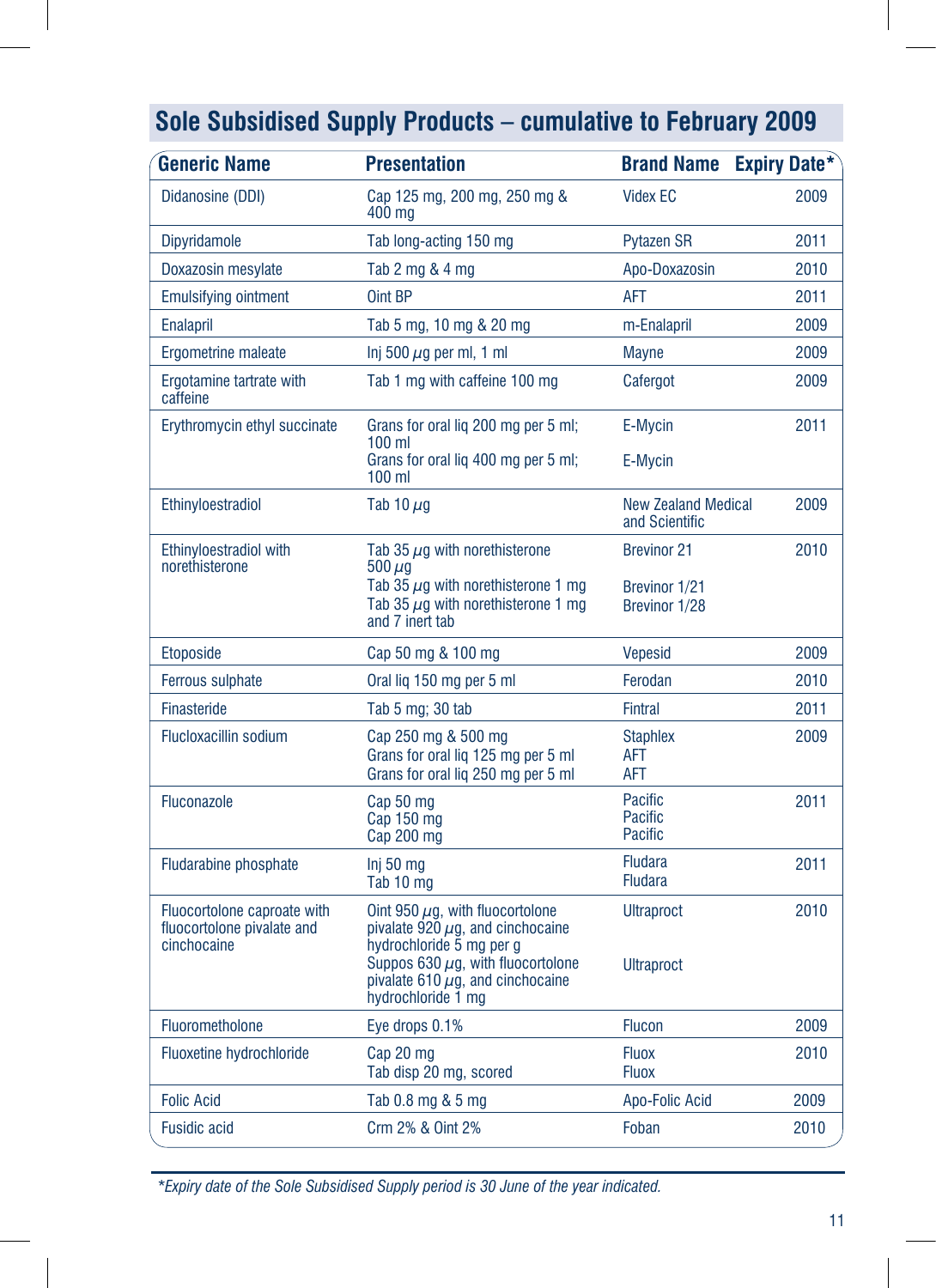| <b>Generic Name</b>                             | <b>Presentation</b>                                                                                                          | <b>Brand Name</b>                                                    | <b>Expiry Date*</b> |
|-------------------------------------------------|------------------------------------------------------------------------------------------------------------------------------|----------------------------------------------------------------------|---------------------|
| Gentamicin sulphate                             | Inj 40 mg per ml, 2 ml                                                                                                       | Pfizer                                                               | 2009                |
| Gliclazide                                      | Tab 80 mg                                                                                                                    | Apo-Gliclazide                                                       | 2011                |
| Glipizide                                       | Tab 5 mg                                                                                                                     | <b>Minidiab</b>                                                      | 2011                |
| Glyceryl trinitrate                             | Oral pump spray 400 $\mu$ q per dose<br>TDDS 5 ma<br>TDDS 10 mg                                                              | Nitrolingual pumpspray<br>Nitroderm TTS 5<br>Nitroderm TTS 10        | 2011                |
| <b>Haloperidol</b>                              | Oral lig 2 mg per ml<br>Tab 500 $\mu$ g, 1.5 mg & 5 mg<br>Inj 5 mg per ml, 1 ml                                              | <b>Serenace</b><br><b>Serenace</b><br>Serenace                       | 2010<br>2009        |
| <b>Heparinised saline</b>                       | Inj 10 iu per ml, 5 ml                                                                                                       | AstraZeneca                                                          | 2009                |
| Hydrocortisone                                  | <b>Crm 1%</b><br>Tab 5 mg & 20 mg                                                                                            | <b>PSM</b><br><b>Douglas</b>                                         | 2011<br>2009        |
| Hydrocortisone acetate                          | Rectal foam 10%, CFC-Free                                                                                                    | Colifoam                                                             | 2009                |
| <b>Hydrcortisone butyrate</b>                   | Scalp lotn 0.1%                                                                                                              | Locoid                                                               | 2010                |
| Hydrocortisone with wool fat<br>and mineral oil | Lotn 1% with wool fat hydrous 3%<br>and mineral oil                                                                          | DP Lotn HC                                                           | 2011                |
| <b>Hysocine N-butylbromide</b>                  | $Inj 20$ mg, 1 ml<br>Tab 20 mg                                                                                               | <b>Buscopan</b><br>Gastrosoothe                                      | 2011                |
| Ibuprofen                                       | Oral liq 100 mg per 5 ml, 200 ml                                                                                             | Fenpaed                                                              | 2010                |
| Imipramine hydrochloride                        | Tab 10 mg & 25 mg                                                                                                            | <b>Tofranil</b>                                                      | 2009                |
| Indapamide                                      | Tab 2.5 mg                                                                                                                   | Napamide                                                             | 2009                |
| Ipratropium bromide                             | Aqueous nasal spray, 0.03%<br>Nebuliser soln, 250 $\mu$ g per ml, 1 ml<br>Nebuliser soln, 250 $\mu$ g per ml, 2 ml           | Apo-Ipravent<br>Ipratripium Steri-Neb<br>Ipratripium Steri-Neb       | 2010                |
| Iron polymaltose                                | Inj 50 mg per ml, 2 ml                                                                                                       | <b>Ferrum H</b>                                                      | 2011                |
| Isosorbide mononitrate                          | Tab long-acting 60 mg                                                                                                        | <b>Duride</b>                                                        | 2009                |
| Isotretinoin                                    | Cap 10 mg<br>Cap 20 mg                                                                                                       | Isotane 10<br><b>Isotane 20</b>                                      | 2009                |
| <b>Itraconazole</b>                             | Cap 100 mg                                                                                                                   | Sporanox                                                             | 2010                |
| Ketoconazole                                    | Shampoo 2%, 100 ml OP                                                                                                        | <b>Sebizole</b>                                                      | 2011                |
| Lactulose                                       | Oral lig 10 g per 15 ml                                                                                                      | <b>Duphalac</b>                                                      | 2010                |
| Levobunolol                                     | Eye drops 0.25% & 0.5%                                                                                                       | <b>Betagan</b>                                                       | 2010                |
| Levodopa with benserazide                       | Cap 50 mg with benserazide 12.5 mg<br>Tab dispersible 50 mg with<br>benserazide 12.5 mg<br>Cap 100 mg with benserazide 25 mg | Madopar <sub>62.5</sub><br><b>Madopar Dispersible</b><br>Madopar 125 | 2009                |
|                                                 | Cap long-acting 100 mg with<br>benserazide 25 mg<br>Cap 200 mg with benserazide 50 mg                                        | <b>Madopar HBS</b><br>Madopar 250                                    |                     |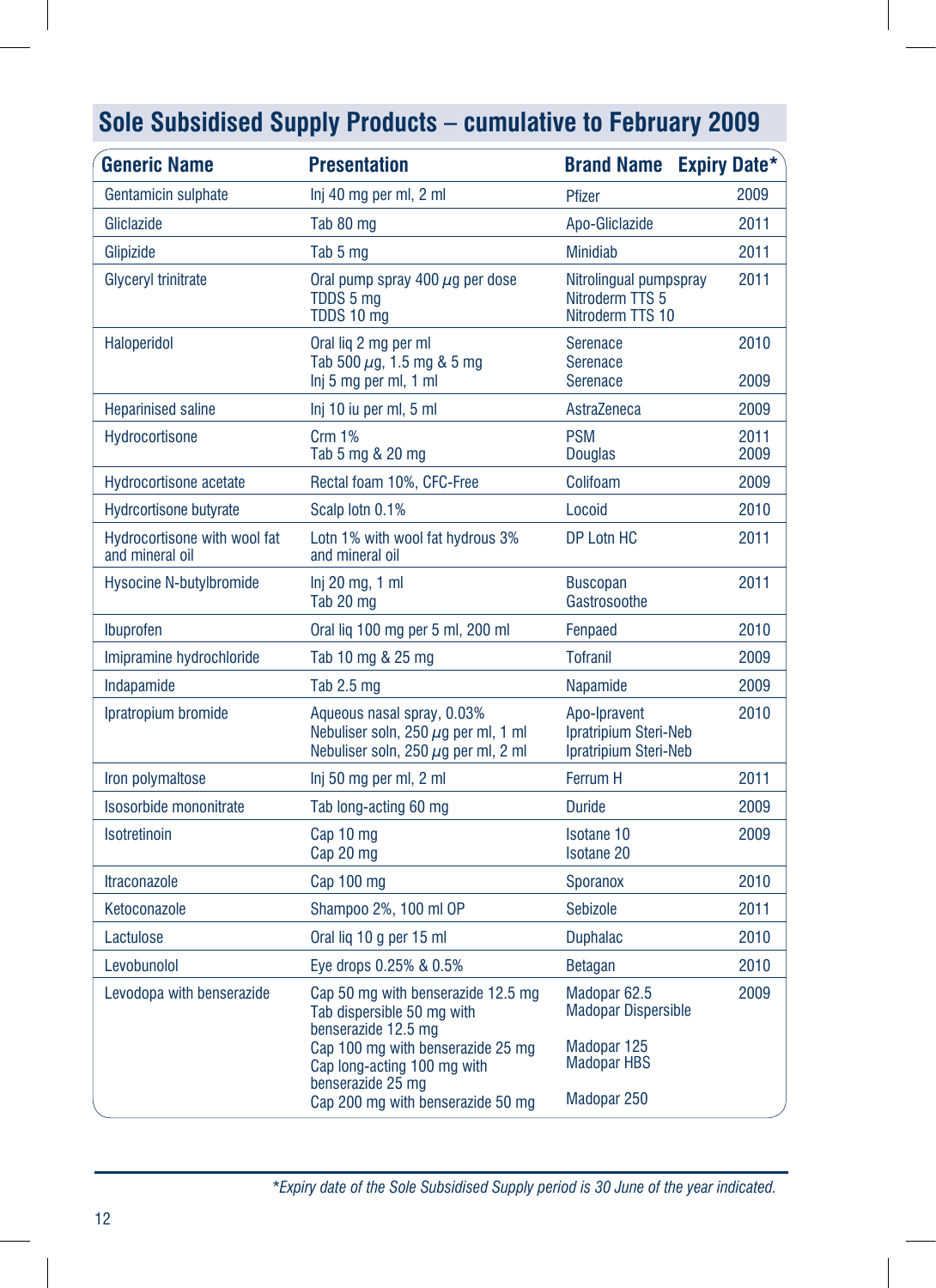| <b>Generic Name</b>                           | <b>Presentation</b>                                                        | <b>Brand Name</b>                                                      | <b>Expiry Date*</b> |
|-----------------------------------------------|----------------------------------------------------------------------------|------------------------------------------------------------------------|---------------------|
| Lignocaine hydrochloride                      | Ini 0.5%, 5 ml<br>$Inj 1\%$ , 5 ml<br>Inj 1%, 20 ml                        | <b>Xylocaine</b><br>Xylocaine<br>Xylocaine                             | 2010                |
| Lignocaine with prilocaine                    | Crm 2.5% with prilocaine 2.5%;<br>30 a OP                                  | <b>EMLA</b>                                                            | 2010                |
|                                               | Crm 2.5% with prilocaine 2.5%; 5 g                                         | <b>EMLA</b>                                                            |                     |
| Lisinopril                                    | Tab 5 mg, 10 mg & 20 mg                                                    | Arrow-Lisinopril                                                       | 2009                |
| Loperamide hydrochloride                      | Tab 2 mg                                                                   | <b>Nodia</b>                                                           | 2010                |
| Loratadine                                    | Tab 10 mg<br>Oral lig 1 mg per ml                                          | Loraclear Hayfever<br>Relief<br>Lorapaed                               | 2010                |
| Lorazepam                                     | Tab 1 mg & 2.5 mg                                                          | Ativan                                                                 | 2009                |
| <b>Magnesium sulphate</b>                     | Inj 49.3%                                                                  | <b>Mayne</b>                                                           | 2009                |
| <b>Malathion</b>                              | Lig 0.5%                                                                   | Derbac M                                                               | 2010                |
| <b>Maldison</b>                               | Shampoo 1%                                                                 | A-Lices                                                                | 2010                |
| Maprotiline hydrochloride                     | Tab 25 mg & 75 mg                                                          | Ludiomil                                                               | 2009                |
| Mebeverine hydrochloride                      | Tab 135 mg; 90 tab                                                         | Colofac                                                                | 2011                |
| Medroxyprogesterone acetate                   | Tab 2.5 mg, 5 mg, 10 mg, 100 mg<br>& 200 mg                                | Provera                                                                | 2010                |
| <b>Mesalazine</b>                             | Enema 1 g per 100 ml                                                       | Pentasa                                                                | 2009                |
| Metformin hydrochloride                       | Tab 500 mg & 850 mg                                                        | Arrow-Metformin                                                        | 2009                |
| Methadone hydrochloride                       | Tab 5 mg<br>Powder 1 g                                                     | <b>Methatabs</b><br><b>AFT</b>                                         | 2010<br>2009        |
| Methotrexate                                  | Inj 100 mg per ml, 10 ml<br>Inj 100 mg per ml, 50 ml<br>Tab 2.5 mg & 10 mg | <b>Methotrexate Ebewe</b><br><b>Methotrexate Ebewe</b><br>Methoblastin | 2011<br>2009        |
| Methyldopa                                    | Tab 125 mg; 100 tab<br>Tab 250 mg; 100 tab<br>Tab 500 mg; 100 tab          | Prodopa<br>Prodopa<br>Prodopa                                          | 2011                |
| Methylphenidate hydrochloride                 | Tab long-acting 20 mg<br>Tab 5 mg & 20 mg<br>Tab 10 mg                     | <b>Rubifen SR</b><br><b>Rubifen</b><br><b>Rubifen</b>                  | 2009                |
| Methylprednisolone                            | Tab 4 mg & 100 mg                                                          | <b>Medrol</b>                                                          | 2009                |
| Methylprednisolone aceponate                  | Crm $0.1\%$ and oint $0.1\%$                                               | Advantan                                                               | 2009                |
| Methylprednisolone acetate                    | Inj 40 mg per ml, 1 ml                                                     | Depo-Medrol                                                            | 2011                |
| Methylprednisolone acetate<br>with lignocaine | Inj 40 mg per ml with lignocaine 1 ml                                      | Depo-Medrol with<br>Lidocaine                                          | 2011                |
| Methylprednisolone sodium<br>succinate        | Inj 40 mg per ml, 1 ml<br>Inj 62.5 mg per ml, 1 ml<br>Inj 500 mg & 1 g     | Solu-Medrol<br>Solu-Medrol<br>Solu-Medrol                              | 2009                |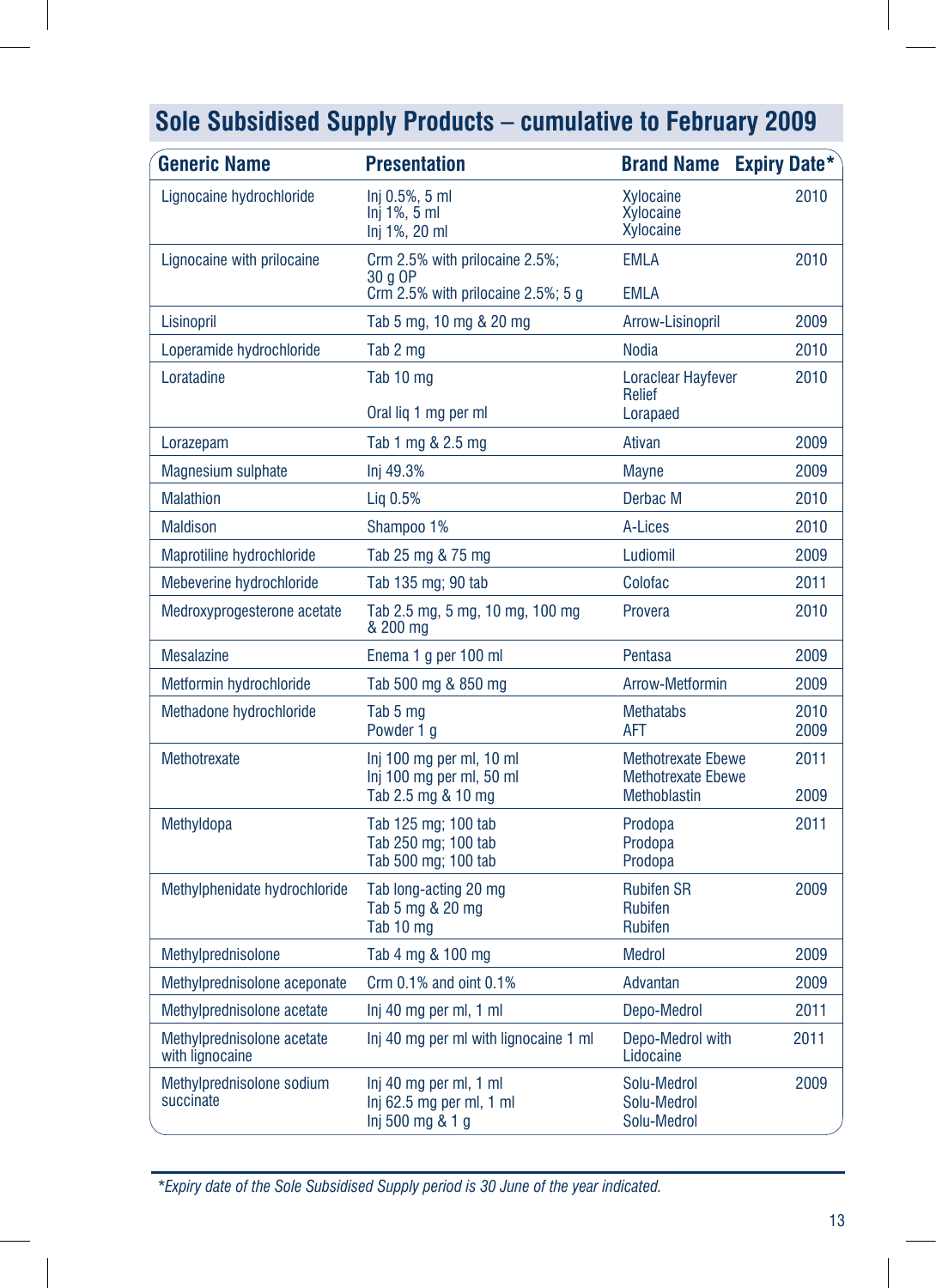| <b>Generic Name</b>          | <b>Presentation</b>                                                                                                                                                                                      | <b>Brand Name Expiry Date*</b>                                                      |                      |
|------------------------------|----------------------------------------------------------------------------------------------------------------------------------------------------------------------------------------------------------|-------------------------------------------------------------------------------------|----------------------|
| Metoclopramide hydrochloride | Inj 5 mg per ml, 2 ml                                                                                                                                                                                    | Pfizer                                                                              | 2011                 |
| <b>Metoprolol tartrate</b>   | Tab long-acting 200 mg                                                                                                                                                                                   | Slow-Lopresor                                                                       | 2009                 |
| <b>Metyrapone</b>            | $Cap$ 250 mg                                                                                                                                                                                             | <b>Metopirone</b>                                                                   | 2009                 |
| Miconazole nitrate           | <b>Crm 2%</b>                                                                                                                                                                                            | <b>Multichem</b>                                                                    | 2011                 |
| <b>Midodrine</b>             | Tab 2.5 mg & 5 mg                                                                                                                                                                                        | Gutron                                                                              | 2009                 |
| <b>Misoprostol</b>           | Tab 200 $\mu$ g                                                                                                                                                                                          | Cytotec                                                                             | 2009                 |
| Moclobemide                  | Tab 150 mg & 300 mg                                                                                                                                                                                      | Apo-Moclobemide                                                                     | 2009                 |
| Morphine hydrochloride       | Oral lig 1 mg per ml<br>Oral lig 2 mg per ml<br>Oral lig 5 mg per ml<br>Oral liq 10 mg per ml                                                                                                            | <b>RA-Morph</b><br><b>RA-Morph</b><br><b>RA-Morph</b><br><b>RA-Morph</b>            | 2009                 |
| Morphine sulphate            | Inj 10 mg per ml, 1 ml<br>Inj 30 mg per ml, 1 ml<br>Inj 5 mg per ml, 1 ml<br>Inj 15 mg per ml, 1 ml<br>Cap long-acting 10 mg, 30 mg, 60<br>mg, 100 mg & 200 mg<br>Tab immediate release 10 mg & 20<br>mq | <b>Mayne</b><br><b>Mayne</b><br><b>Mayne</b><br><b>Mayne</b><br>m-Eslon<br>Sevredol | 2011<br>2009         |
| <b>Morphine tartrate</b>     | lnj 80 mg per ml, 1.5 ml & 5 ml                                                                                                                                                                          | <b>Mayne</b>                                                                        | 2009                 |
| <b>Nadolol</b>               | Tab 40 mg & 80 mg                                                                                                                                                                                        | Apo-Nadolol                                                                         | 2010                 |
| Naltrexone hydrochloride     | Tab 50 mg                                                                                                                                                                                                | ReVia                                                                               | 2010                 |
| Naproxen                     | Tab 250 mg<br>Tab 500 mg                                                                                                                                                                                 | Noflam 250<br>Noflam 500                                                            | 2009                 |
| Naproxen sodium              | Tab 275 mg                                                                                                                                                                                               | Sonaflam                                                                            | 2010                 |
| Neostigmine                  | Inj 2.5 mg per ml, 1 ml                                                                                                                                                                                  | AstraZeneca                                                                         | 2010                 |
| <b>Nevirapine</b>            | Oral suspension 10 mg per ml                                                                                                                                                                             | <b>Viramune Suspension</b>                                                          | 2009                 |
| Nicotinic acid               | Tab 50 mg & 500 mg                                                                                                                                                                                       | Apo-Nicotinic Acid                                                                  | 2009                 |
| Nifedipine                   | Tab long-acting 20 mg                                                                                                                                                                                    | <b>Nyefax Retard</b>                                                                | 2009                 |
| Norethisterone               | Tab 5 mg<br>Tab 350 $\mu$ g                                                                                                                                                                              | <b>Primolut N</b><br>Noriday 28                                                     | 2011<br>2009         |
| Nortriptyline hydrochloride  | Tab 10 mg; 100 tab<br>Tab 25 mg; 250 tab                                                                                                                                                                 | <b>Norpress</b><br><b>Norpress</b>                                                  | 2011                 |
| <b>Nystatin</b>              | Oral lig 100,000 u per ml, 24 ml OP<br>Cap 500,000 u<br>Tab 500,000 u<br>Vaginal crm 100,000 u per 5 g with<br>applicators                                                                               | <b>Nilstat</b><br><b>Nilstat</b><br><b>Nilstat</b><br><b>Nilstat</b>                | 2011<br>2010<br>2009 |
| <b>Ondansetron</b>           | Tab 4 mg & 8 mg<br>Tab disp 4 mg & 8 mg                                                                                                                                                                  | Zofran<br><b>Zofran Zydis</b>                                                       | 2010                 |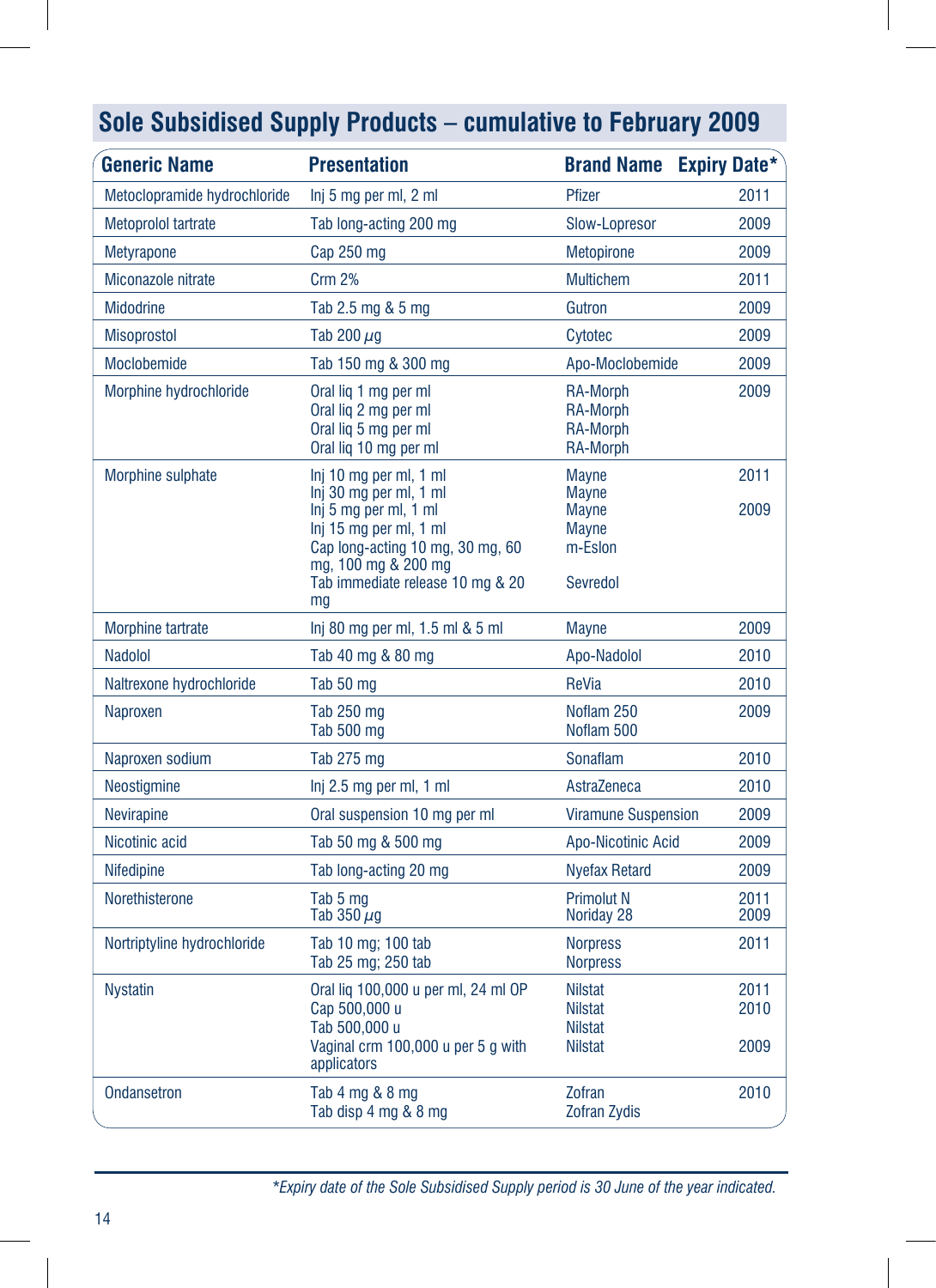| <b>Generic Name</b>                         | <b>Presentation</b>                                                                                                                | <b>Brand Name</b>                                                    | <b>Expiry Date*</b> |
|---------------------------------------------|------------------------------------------------------------------------------------------------------------------------------------|----------------------------------------------------------------------|---------------------|
| Oxybutynin                                  | Tab 5 mg<br>Oral lig 5 mg per 5 ml                                                                                                 | Apo-Oxybutynin<br>Apo-Oxybutynin                                     | 2010                |
| Oxycodone hydrochloride                     | Inj 10 mg per ml, 1 ml and 2 ml<br>Oral liq 5 mg per 5 ml                                                                          | <b>OxyNorm</b><br><b>OxyNorm</b>                                     | 2010                |
| Oxytocin                                    | Inj 5 iu per ml, 1 ml<br>Inj 10 iu per ml, 1 ml<br>Inj 5 iu with ergometrine maleate 500<br>$\mu$ g per ml, 1 ml                   | Syntocinon<br>Syntocinon<br>Syntometrine                             | 2009                |
| Pamidronate disodium                        | Inj 3 mg per ml, 5 ml<br>Inj 3 mg per ml, 10 ml<br>Inj 6 mg per ml, 10 ml                                                          | Pamisol<br>Pamisol<br>Pamisol                                        | 2011                |
| Pantoprazole                                | Tab 20 mg<br>Tab 40 mg                                                                                                             | Dr Reddy's<br>Pantoprazole<br>Dr Reddy's<br>Pantoprazole             | 2010                |
| Paracetamol                                 | Oral lig 120 mg per 5 ml<br>Oral liq 250 mg per 5 ml                                                                               | <b>Paracare Junior</b><br>Paracare Double<br><b>Strength</b>         | 2011                |
| Paraffin liquid with soft white<br>paraffin | Eye oint with soft white paraffin                                                                                                  | Lacri-Lube                                                           | 2010                |
| Paroxetine hydrochloride                    | Tab 20 mg                                                                                                                          | Loxamine                                                             | 2010                |
| Pergolide                                   | Tab 0.25 mg<br>Tab 1 mg                                                                                                            | Permax<br>Permax                                                     | 2011                |
| Perhexiline maleate                         | <b>Tab 100 mg</b>                                                                                                                  | Pexsig                                                               | 2009                |
| Phenoxymethylpenicillin<br>(Penicillin V)   | Grans for oral lig 125 mg per 5 ml<br>Grans for oral liq 250 mg per 5 ml<br>Cap potassium salt 250 mg<br>Cap potassium salt 500 mg | AFT<br><b>AFT</b><br><b>Cilicaine VK</b><br><b>Cilicaine VK</b>      | 2010                |
| Phenylephrine hydrochloride                 | Eye drops 0.12%                                                                                                                    | Prefrin                                                              | 2010                |
| Poloxamer                                   | Oral drops 10%, 30 ml OP                                                                                                           | Coloxyl                                                              | 2011                |
| <b>Polyvinyl alcohol</b>                    | Eye drops 1.4%<br>Eye drops 3%                                                                                                     | <b>Vistil</b><br><b>Vistil Forte</b>                                 | 2011                |
| Potassium chloride                          | Tab long-acting 600 mg                                                                                                             | Span-K                                                               | 2009                |
| Prazosin hydrochloride                      | Tab 1 mg, 2 mg & 5 mg                                                                                                              | Apo-Prazo                                                            | 2010                |
| Prednisone                                  | Tab 1 mg; 500 tab<br>Tab 2.5 mg; 500 tab<br>Tab 5 mg; 500 tab<br>Tab 20 mg; 500 tab                                                | Apo-Prednisone<br>Apo-Prednisone<br>Apo-Prednisone<br>Apo-Prednisone | 2011                |
| Pregnancy tests - HCG urine                 | <b>Cassette</b>                                                                                                                    | <b>MDS Quick Card</b>                                                | 2009                |
| Procaine penicillin                         | Inj 1.5 mega u; 5 inj                                                                                                              | <b>Cilicaine</b>                                                     | 2011                |
| <b>Promethazine</b>                         | Tab 10 mg<br>Tab 25 mg                                                                                                             | <b>Allersoothe</b>                                                   | 2011                |
| Pyridoxine hydrochloride                    | Tab 50 mg                                                                                                                          | Apo-Pyridoxine                                                       | 2009                |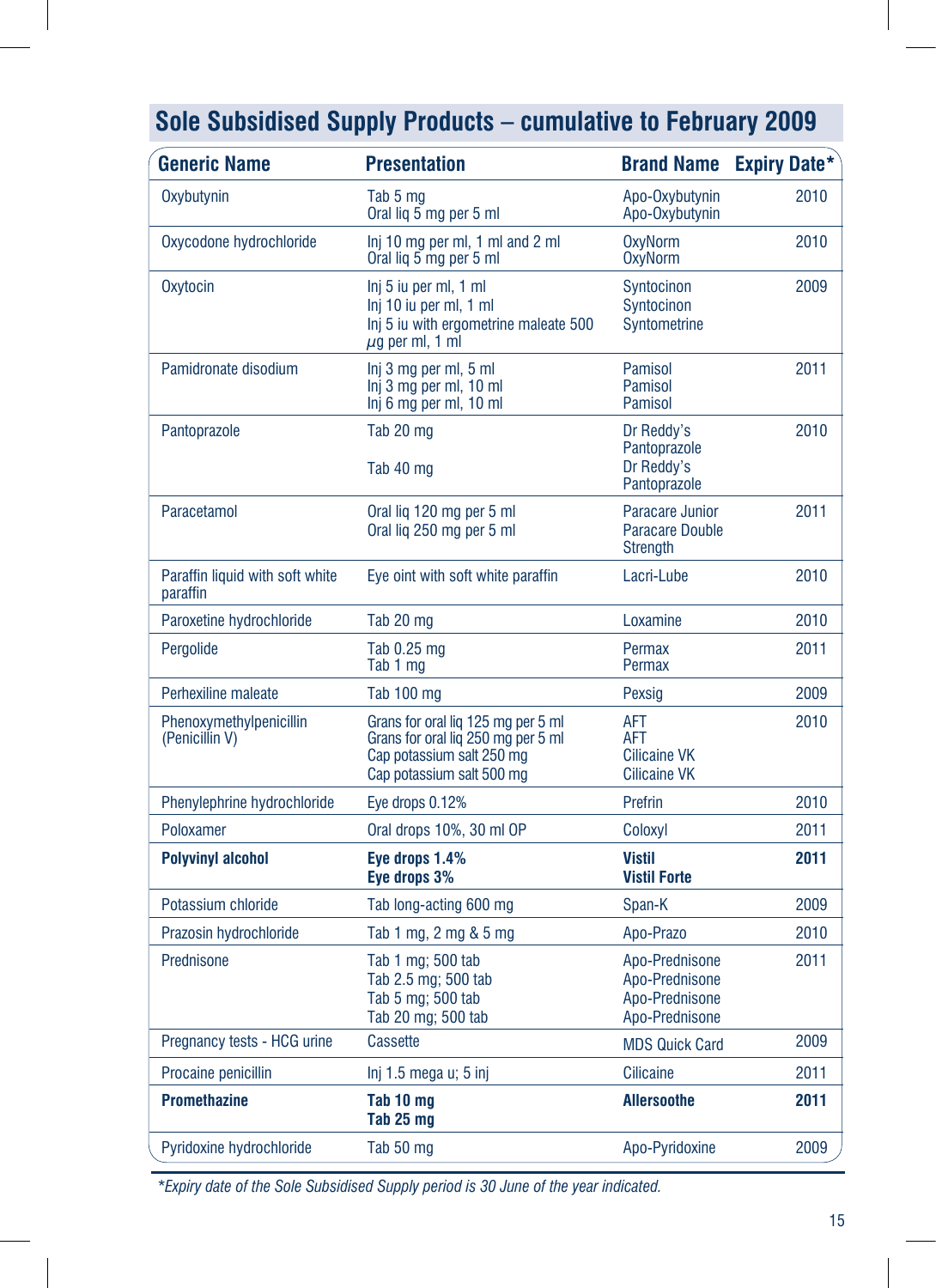| <b>Generic Name</b>                                                   | <b>Presentation</b>                                                                                        | <b>Brand Name</b>                                   | <b>Expiry Date*</b> |
|-----------------------------------------------------------------------|------------------------------------------------------------------------------------------------------------|-----------------------------------------------------|---------------------|
| Quinapril                                                             | Tab 5 mg; 10 mg & 20 mg                                                                                    | <b>Accupril</b>                                     | 2011                |
| <b>Quinapril with</b><br>hydroclorothiazide                           | Tab 10 mg with hydroclorothiazide<br>12.5 <sub>mg</sub>                                                    | Accuretic 10                                        | 2011                |
|                                                                       | Tab 20 mg with hydroclorothiazide<br>12.5 <sub>mg</sub>                                                    | <b>Accuretic 20</b>                                 |                     |
| <b>Quinine sulphate</b>                                               | <b>Tab 200 mg</b><br><b>Tab 300 mg</b>                                                                     | Q 200<br>Q 300                                      | 2009                |
| Ranitidine hydrochloride                                              | Oral lig 150 mg per 10 ml                                                                                  | Peptisoothe                                         | 2010                |
| Rifabutin                                                             | Cap 150 mg                                                                                                 | <b>Mycobutin</b>                                    | 2010                |
| Roxithromycin                                                         | Tab 150 mg & 300 mg                                                                                        | Arrow-Roxithromycin                                 | 2009                |
| Salbutamol                                                            | Nebuliser soln 1 mg per ml, 2.5 ml<br>Nebuliser soln 2 mg per ml, 2.5 ml<br>Oral lig 2 mg per 5 ml         | Asthalin<br><b>Asthalin</b><br><b>Salapin</b>       | 2009<br>2010        |
| Salbutamol with ipratropium<br>bromide                                | Nebuliser soln, 2.5 mg with<br>ipratropium bromide 0.5 mg                                                  | <b>Duolin</b>                                       | 2009                |
| Selegiline hydrochloride                                              | Tab 5 mg                                                                                                   | Apo-Selegiline                                      | 2009                |
| Sodium chloride                                                       | Inj 0.9%, 5 ml & 10 ml                                                                                     | AstraZeneca                                         | 2009                |
| Sodium citro-tartrate                                                 | Grans eff 4 g sachets                                                                                      | Ural                                                | 2010                |
| Sodium cromoglycate                                                   | Nasal spray 4%                                                                                             | Rex                                                 | 2009                |
| Sulphasalazine                                                        | Tab 500 mg<br>Tab EC 500 mg                                                                                | Salazopyrin<br>Salazopyrin EN                       | 2009                |
| Syrup (pharmaceutical grade)                                          | Lig                                                                                                        | <b>Midwest</b>                                      | 2010                |
| Tar with triethanolamine lauryl<br>sulphate and fluorescein<br>sodium | Soln 2.3%; 500 ml and 1,000 ml                                                                             | <b>Pinetarsol</b>                                   | 2011                |
| Temazepam                                                             | Tab 10 mg; 25 tab                                                                                          | <b>Normison</b>                                     | 2011                |
| <b>Terbinafine</b>                                                    | Tab 250 mg                                                                                                 | Apo-Terbinafine                                     | 2011                |
| Testosterone cypionate                                                | Inj long-acting 100 mg per ml, 10 ml                                                                       | Depo-Testosterone                                   | 2011                |
| <b>Tetracosactrin</b>                                                 | Inj 250 mcg<br>Inj 1 mg per ml, 1 ml                                                                       | Synacthen<br><b>Synacthen Depot</b>                 | 2011                |
| <b>Timolol maleate</b>                                                | Eye drops 0.25%<br>Eye drops 0.5%                                                                          | Apo-Timop<br>Apo-Timop                              | 2011                |
|                                                                       | Tab 10 mg                                                                                                  | Apo-Timol                                           | 2009                |
| Thiamine hydrochloride                                                | Tab 50 mg                                                                                                  | Apo-Thiamine                                        | 2009                |
| Triamcinolone acetonide                                               | Crm 0.02%; 100 g OP<br>Oint 0.02%; 100 g OP<br>$Inj$ 40 mg per ml, 1 ml; 5 inj<br>0.1% in Dental Paste USP | Aristocort<br>Aristocort<br>Kenacort-A40<br>Oracort | 2011<br>2011        |
| Triamcinolone acetonide<br>with gramicidin, neomycin<br>and nystatin  | Ear drops 1 mg with nystatin 100,000<br>u, neomycin sulphate 2.5 mg and<br>gramicidin 250 mcg per g        | Kenacomb                                            | 2009                |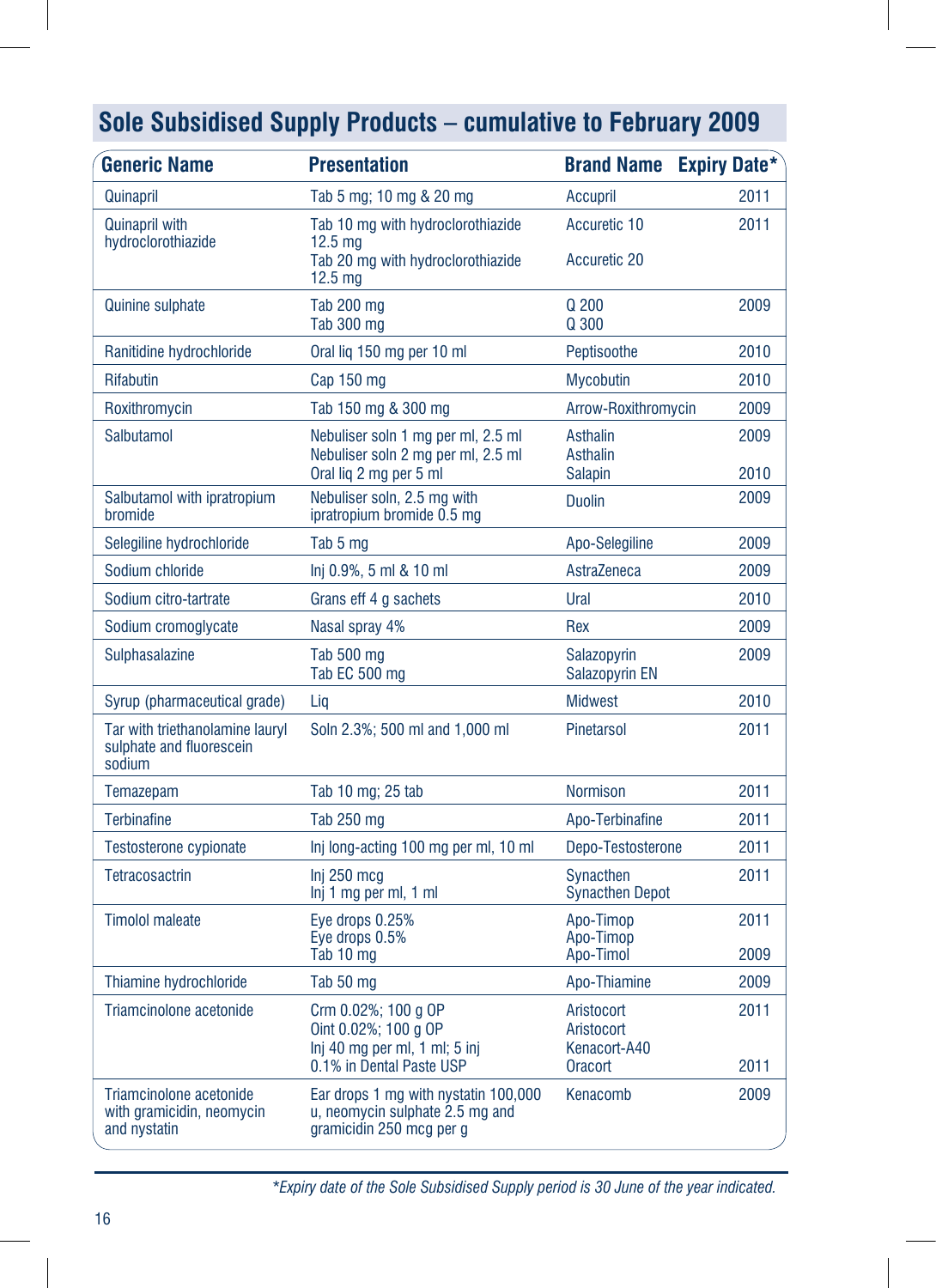| <b>Generic Name</b>      | <b>Presentation</b>                            |                              | <b>Brand Name Expiry Date*</b> |
|--------------------------|------------------------------------------------|------------------------------|--------------------------------|
| <b>Trimethoprim</b>      | Tab 300 mg; 50 tab                             | <b>TMP</b>                   | 2011                           |
| Ursodeoxycholic acid     | Cap 300 mg                                     | Actigall                     | 2011                           |
| Vancomycin hydrochloride | Inj 50 mg per ml, 10 ml; 1 inj                 | Pacific                      | 2011                           |
| Vincristine sulphate     | Inj 1 mg per ml, 1 ml<br>Inj 1 mg per ml, 2 ml | <b>Mayne</b><br><b>Mayne</b> | 2009                           |
| <b>Vitamins</b>          | Tab (BPC cap strength)                         | <b>Healtheries</b>           | 2009                           |
| Vitamin B complex        | Tab, strong, BPC                               | Apo-B-Complex                | 2009                           |
| Water                    | Purified for injection 20 ml                   | <b>Multichem</b>             | 2009                           |
| Zinc and castor oil      | <b>Ointment BP</b>                             | <b>PSM</b>                   | 2011                           |
| Zinc sulphate            | Cap 220 mg; 100 cap                            | <b>Zincaps</b>               | 2011                           |
| <b>Zopiclone</b>         | Tab 7.5 mg                                     | <b>Apo-Zopiclone</b>         | 2011                           |

**February changes in bold type.**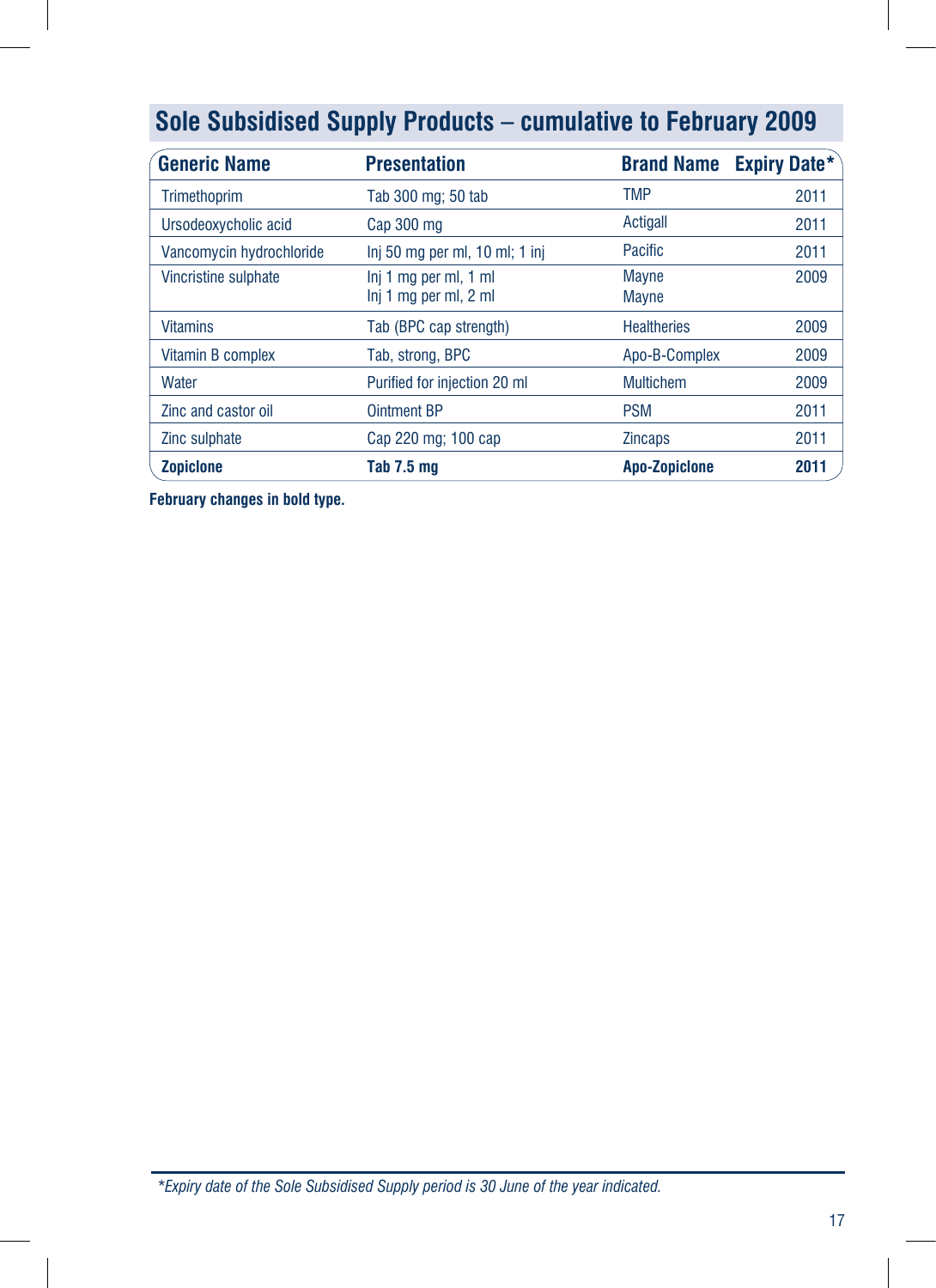|     | <b>Check your Schedule for full details</b><br>Schedule page ref                        | Subsidy<br>(Mnfr's price)<br>\$ | Per        | <b>Brand or</b><br><b>Generic Mnfr</b><br>$\checkmark$ fully subsidised |
|-----|-----------------------------------------------------------------------------------------|---------------------------------|------------|-------------------------------------------------------------------------|
|     | <b>New Listings</b>                                                                     |                                 |            |                                                                         |
|     | <b>Effective 1 February 2009</b>                                                        |                                 |            |                                                                         |
| 73  | <b>CONDOMS</b><br>*56 mm extra strength - Up to 144 dev available on a PSO  13.36       |                                 | 144<br>144 | <b>∠Durex Extra Safe</b><br>$\nu$ Durex Select<br><b>Flavours</b>       |
| 88  | MEBENDAZOLE - Only on a prescription                                                    | (7.43)                          | 4          | <b>Vermox</b>                                                           |
| 114 | <b>TRANYLCYPROMINE SULPHATE</b>                                                         |                                 | 50         | <b>∠Parnate (S29)</b>                                                   |
|     | <b>Effective 1 January 2009</b>                                                         |                                 |            |                                                                         |
| 109 | <b>ALLOPURINOL</b><br>(Note: Progout tabs 100 mg and 300 mg to be delisted 1 June 2009) |                                 | 250<br>100 | $\sqrt{A}$ po-Allopurinol<br>✔ Apo-Allopurinol                          |
| 123 | <b>CLOZAPINE - Hospital pharmacy [HP4]</b>                                              |                                 | $100$ ml   | $\mathcal V$ Clopine                                                    |
| 184 | GLUTEN FREE PASTA - Special Authority see SA0722 - Hospital pharmacy [HP3]              | (3.11)                          | 220q       | Orgran                                                                  |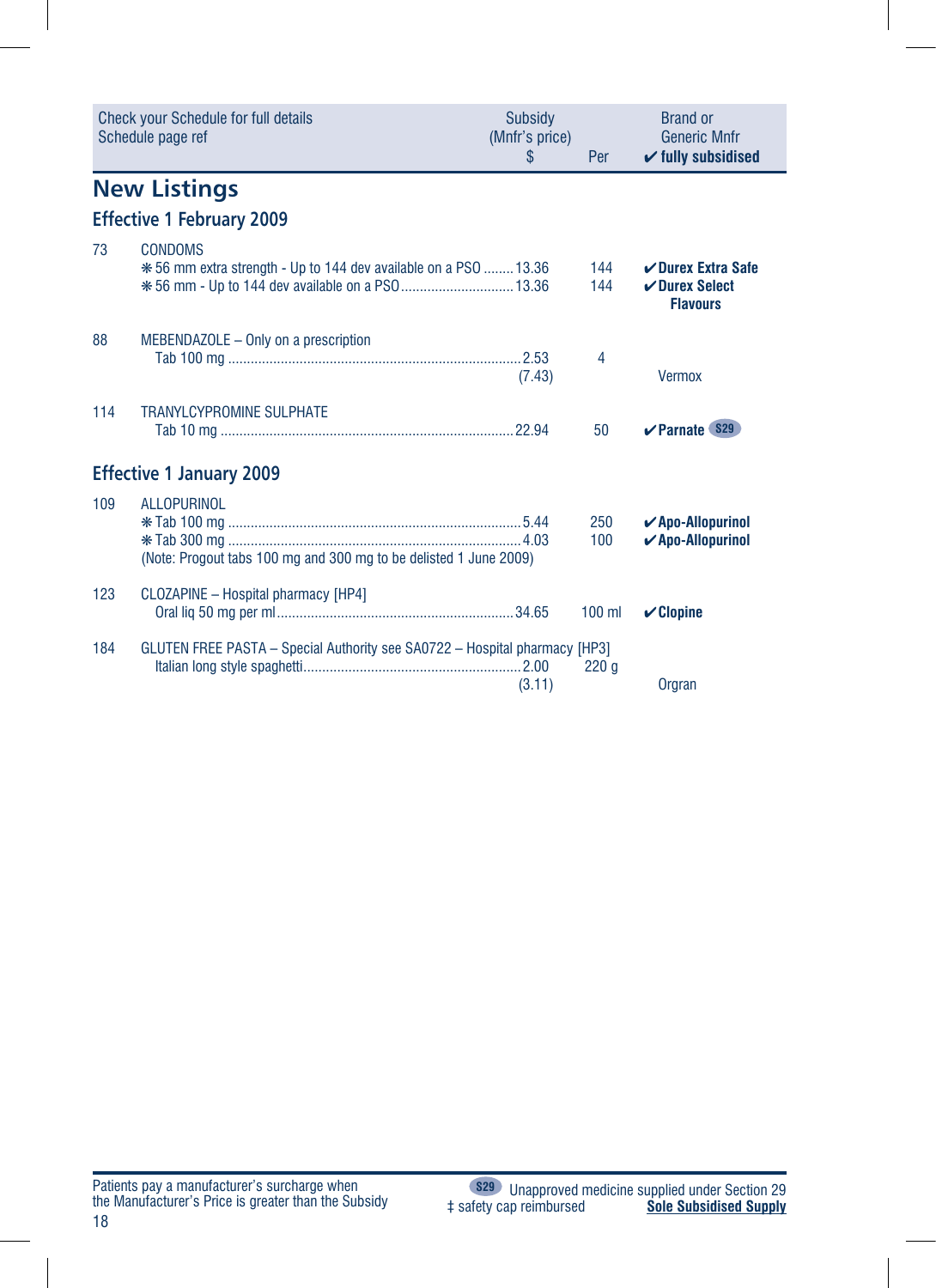| Subsidy<br>(Mnfr's price)<br>S                                                                                                                                                                                                                                                                       | Per | <b>Brand or</b><br><b>Generic Mnfr</b><br>$\checkmark$ fully subsidised                                                                                                                                                                                                                                                                                                                                                                                                                                                                                                                                                                                                                        |
|------------------------------------------------------------------------------------------------------------------------------------------------------------------------------------------------------------------------------------------------------------------------------------------------------|-----|------------------------------------------------------------------------------------------------------------------------------------------------------------------------------------------------------------------------------------------------------------------------------------------------------------------------------------------------------------------------------------------------------------------------------------------------------------------------------------------------------------------------------------------------------------------------------------------------------------------------------------------------------------------------------------------------|
|                                                                                                                                                                                                                                                                                                      |     |                                                                                                                                                                                                                                                                                                                                                                                                                                                                                                                                                                                                                                                                                                |
| Tab 1 mg - Higher subsidy of \$240.00 per 30 with Special<br>(240.00)<br>2 Patient has hormone receptor positive early breast cancer; and<br>3.1 The patient has a very clear history of intolerance to tamoxifen; or<br>treatment remains appropriate and the patient is benefiting from treatment. | 30  | Arimidex<br>Initial application - Patient has had a Special Authority approval for anastrozole prior to 1 December 2008 - only                                                                                                                                                                                                                                                                                                                                                                                                                                                                                                                                                                 |
|                                                                                                                                                                                                                                                                                                      |     | Initial application - New Patients - only from a relevant specialist. Approvals valid for 5 years for applications-<br>3.2 The use of tamoxifen is contraindicated due to a history of thromboembolic disease.<br>from a relevant specialist. Approval valid without further renewal unless notified where the treatment remains<br>Renewal - only from a relevant specialist. Approvals valid without further renewal unless notified where the<br>Note: If the patient had an approval for anastrozole prior to 1 December 2008 the applicant is required to submit<br>a fresh initial application in the first instance, not a renewal application. Please phone Ministry of Health Sector- |

### **Effective 1 January 2009**

### EXTEMPORANEOUSLY COMPOUNDED PRODUCTS AND GALENICALS

#### Standard Formulae

| 167 | MAGNESIUM HYDROXIDE MIXTURE    |  |
|-----|--------------------------------|--|
|     |                                |  |
|     |                                |  |
|     |                                |  |
|     | (Not subsidised as a laxative) |  |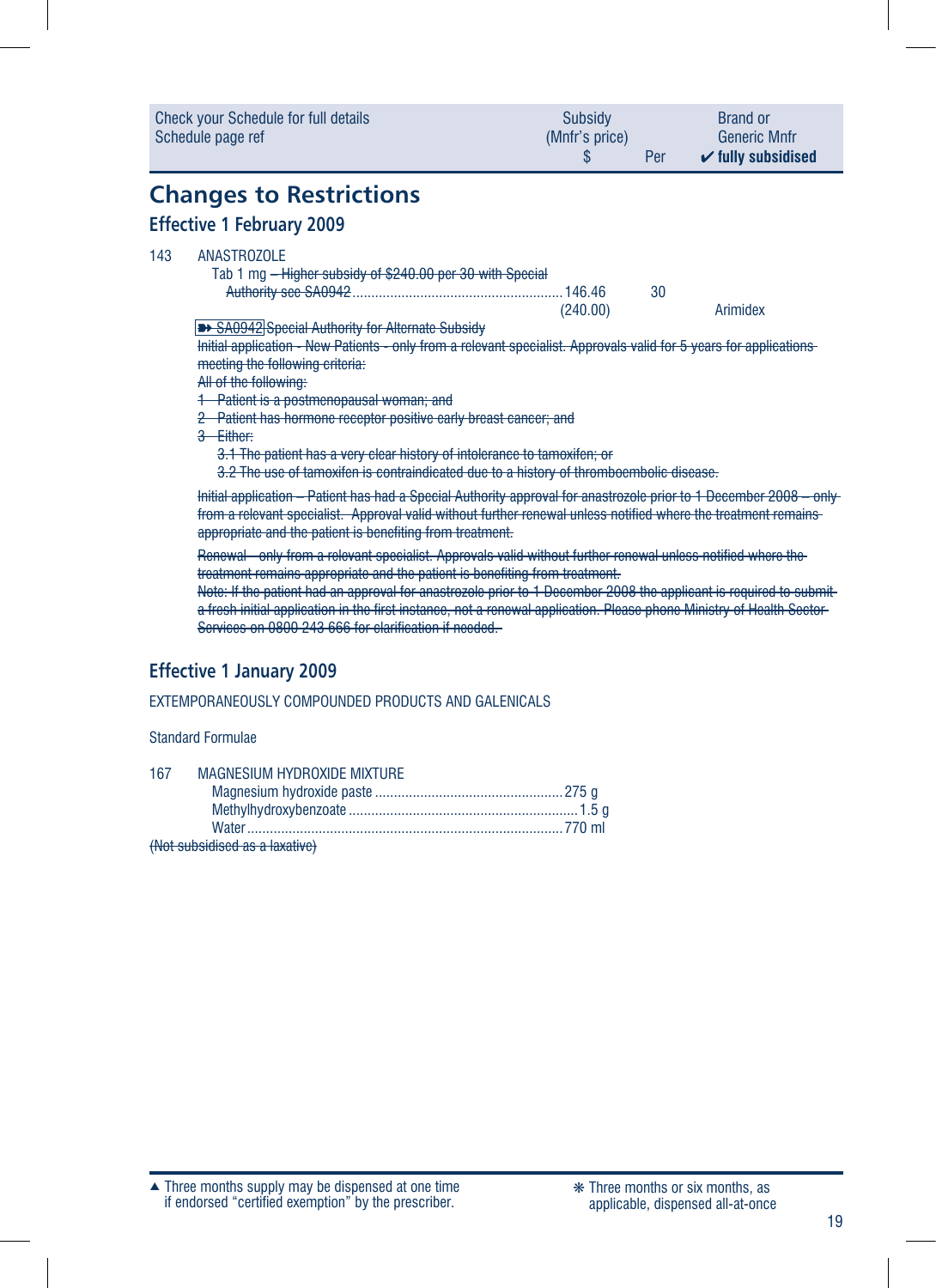| Check your Schedule for full details | Subsidy        | <b>Brand or</b>                       |
|--------------------------------------|----------------|---------------------------------------|
| Schedule page ref                    | (Mnfr's price) | <b>Generic Mnfr</b>                   |
|                                      | Per            | $\mathbf{\check{v}}$ fully subsidised |

# **Changes to Subsidy and Manufacturer's Price**

### **Effective 1 February 2009**

| 27  | ZINC OXIDE (1 price)                                                                                                                   |                   | 50 g OP    |                                                          |
|-----|----------------------------------------------------------------------------------------------------------------------------------------|-------------------|------------|----------------------------------------------------------|
|     |                                                                                                                                        | (6.67)            |            | Anusol                                                   |
|     |                                                                                                                                        | (6.49)            | 12         | Anusol                                                   |
| 58  | AMLODIPINE (4 subsidy)                                                                                                                 |                   | 30<br>30   | $\boldsymbol{\nu}$ Calvasc<br>$\boldsymbol{\nu}$ Calvasc |
| 67  | TRIAMCINOLONE ACETONIDE WITH GRAMICIDIN, NEOMYCIN AND NYSTATIN (1 price)<br>Crm 1 mg with nystatin 100,000 u, neomycin sulphate 2.5 mg |                   |            |                                                          |
|     | and gramicidin 250 $\mu$ g per g – Only on a prescription3.49                                                                          | (6.60)            | 15 g OP    | <b>Viaderm KC</b>                                        |
| 68  | AQUEOUS (4 price)                                                                                                                      |                   | 500 g      | $\boldsymbol{\checkmark}$ Multichem                      |
| 68  | UREA (1 price)                                                                                                                         | (3.07)            | 100 g OP   | <b>Nutraplus</b>                                         |
| 114 | TRIMIPRAMINE MALEATE (1 subsidy and price)                                                                                             |                   | 100<br>100 | $\checkmark$ Tripress<br>$\checkmark$ Tripress           |
| 143 | ANASTROZOLE (+ price)                                                                                                                  |                   | 30         | $\boldsymbol{\checkmark}$ Arimidex                       |
| 150 | CETIRIZINE HYDROCHLORIDE (+ subsidy)                                                                                                   | (3.32)            | 90         | Razene                                                   |
|     |                                                                                                                                        | (2.75)            | 100 ml OP  | <b>Allerid C</b>                                         |
|     | <b>Effective 1 January 2009</b>                                                                                                        |                   |            |                                                          |
| 29  | OMEPRAZOLE (↓ subsidy and ↓ price)                                                                                                     |                   | 30         |                                                          |
|     |                                                                                                                                        | (8.43)            | 30         | Losec                                                    |
|     |                                                                                                                                        | (9.00)<br>(11.25) | 30         | Losec<br>Losec                                           |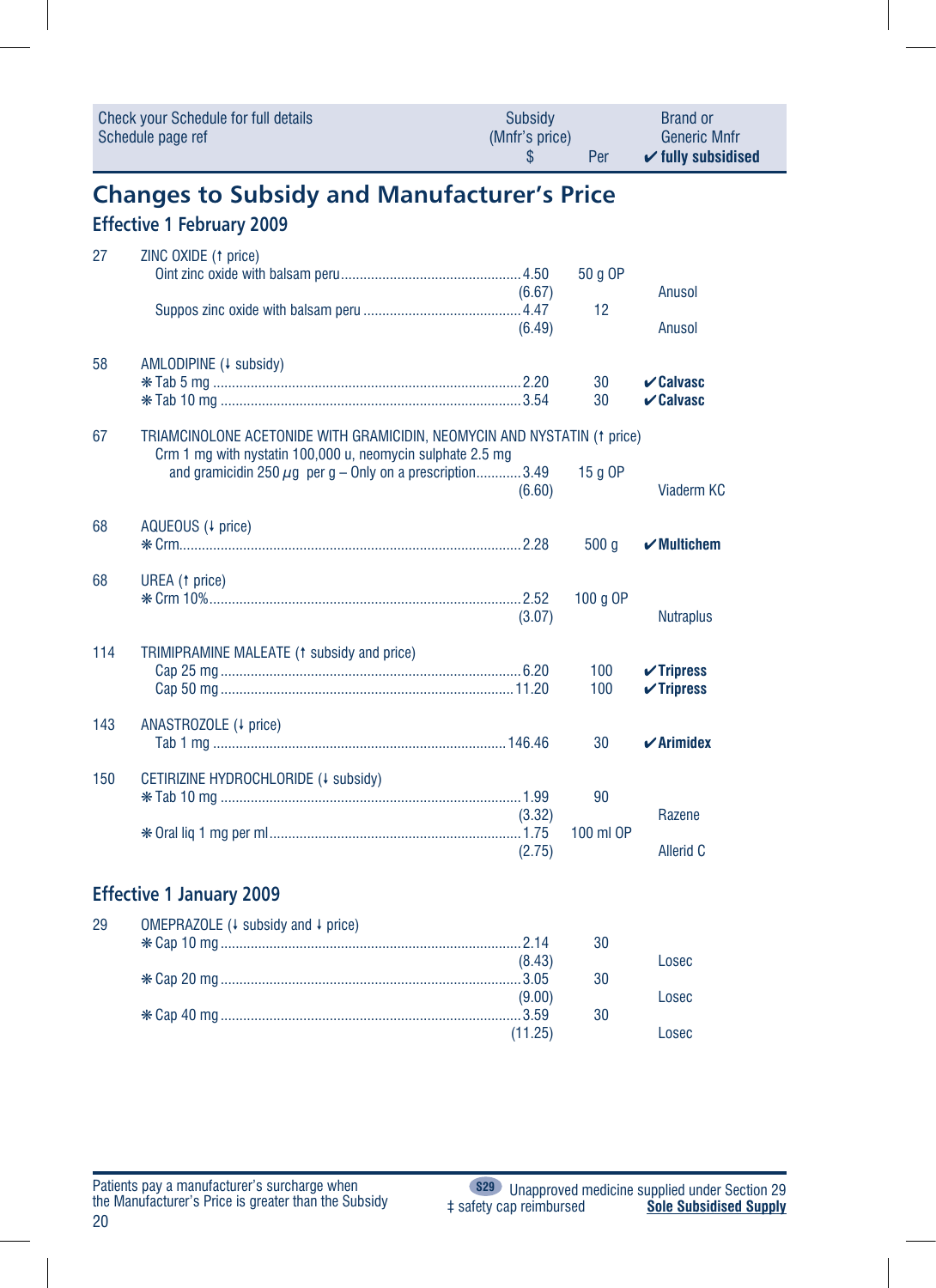|     | <b>Check your Schedule for full details</b><br>Schedule page ref                            | <b>Subsidy</b><br>(Mnfr's price)<br>\$ | Per            | <b>Brand or</b><br><b>Generic Mnfr</b><br>$\checkmark$ fully subsidised  |  |  |  |  |
|-----|---------------------------------------------------------------------------------------------|----------------------------------------|----------------|--------------------------------------------------------------------------|--|--|--|--|
|     | Changes to Subsidy and Manufacturer's Price - effective 1 January 2009 (continued)          |                                        |                |                                                                          |  |  |  |  |
| 58  | NIFEDIPINE $(1)$ subsidy and price)                                                         |                                        | 30             | $\checkmark$ Arrow-Nifedipine XR<br>$\boldsymbol{\checkmark}$ Adefin XL  |  |  |  |  |
|     |                                                                                             |                                        | 30             | $\checkmark$ Arrow-Nifedipine XR<br>$\boldsymbol{\checkmark}$ Adefin XL  |  |  |  |  |
| 68  | AQUEOUS CREAM (+ subsidy)                                                                   | (2.37)                                 | 500q           | <b>Multichem</b>                                                         |  |  |  |  |
| 77  | CLOTRIMAZOLE (4 subsidy)                                                                    | (3.99)                                 | 25 g OP        | Clotrimaderm 2%                                                          |  |  |  |  |
| 90  | AMOXYCILLIN (4 subsidy)                                                                     | (7.25)                                 | 20 ml OP       | <b>Amoxil Paediatric</b><br><b>Drops</b>                                 |  |  |  |  |
|     |                                                                                             | (6.32)                                 | 5              | <b>Ibiamox</b>                                                           |  |  |  |  |
|     |                                                                                             | (7.32)<br>(11.00)                      | 5<br>5         | <b>Ibiamox</b><br><b>Ibiamox</b>                                         |  |  |  |  |
| 91  | CIPROFLOXACIN (+ subsidy)<br>Tab 250 mg – Up to 5 tab available on a PSO 3.13               | (8.31)                                 | 28<br>28       | $\mathbf{\check{C}}$ ipflox<br><b>Cipflox</b>                            |  |  |  |  |
|     |                                                                                             |                                        | 28             | $\mathcal V$ Cipflox                                                     |  |  |  |  |
| 104 | PYRIDOSTIGMINE BROMIDE (1 subsidy)                                                          |                                        | 100            | $\boldsymbol{\checkmark}$ Mestinon                                       |  |  |  |  |
| 110 | PARACETAMOL (1 price)                                                                       | (14.67)<br>137.81<br>(1,467.00)        | 150<br>15,000  | Panadol<br>Panadol                                                       |  |  |  |  |
| 114 | CITALOPRAM HYDROBROMIDE (4 subsidy)                                                         | (3.50)                                 | 28             | $\checkmark$ Arrow-Citalopram<br>$\mathcal V$ Citalopram-Rex<br>Celapram |  |  |  |  |
| 119 | METOCLOPRAMIDE HYDROCHLORIDE WITH PARACETAMOL (1 subsidy)                                   |                                        | 60             | $\boldsymbol{\nu}$ Paramax                                               |  |  |  |  |
| 120 | HYOSCINE (SCOPOLAMINE) - Special Authority see SA0727 - Hospital Pharmacy [HP3] († subsidy) |                                        | $\overline{2}$ | $\checkmark$ Scopoderm TTS                                               |  |  |  |  |

Three months supply may be dispensed at one time if endorsed "certified exemption" by the prescriber. ▲ ❋ Three months or six months, as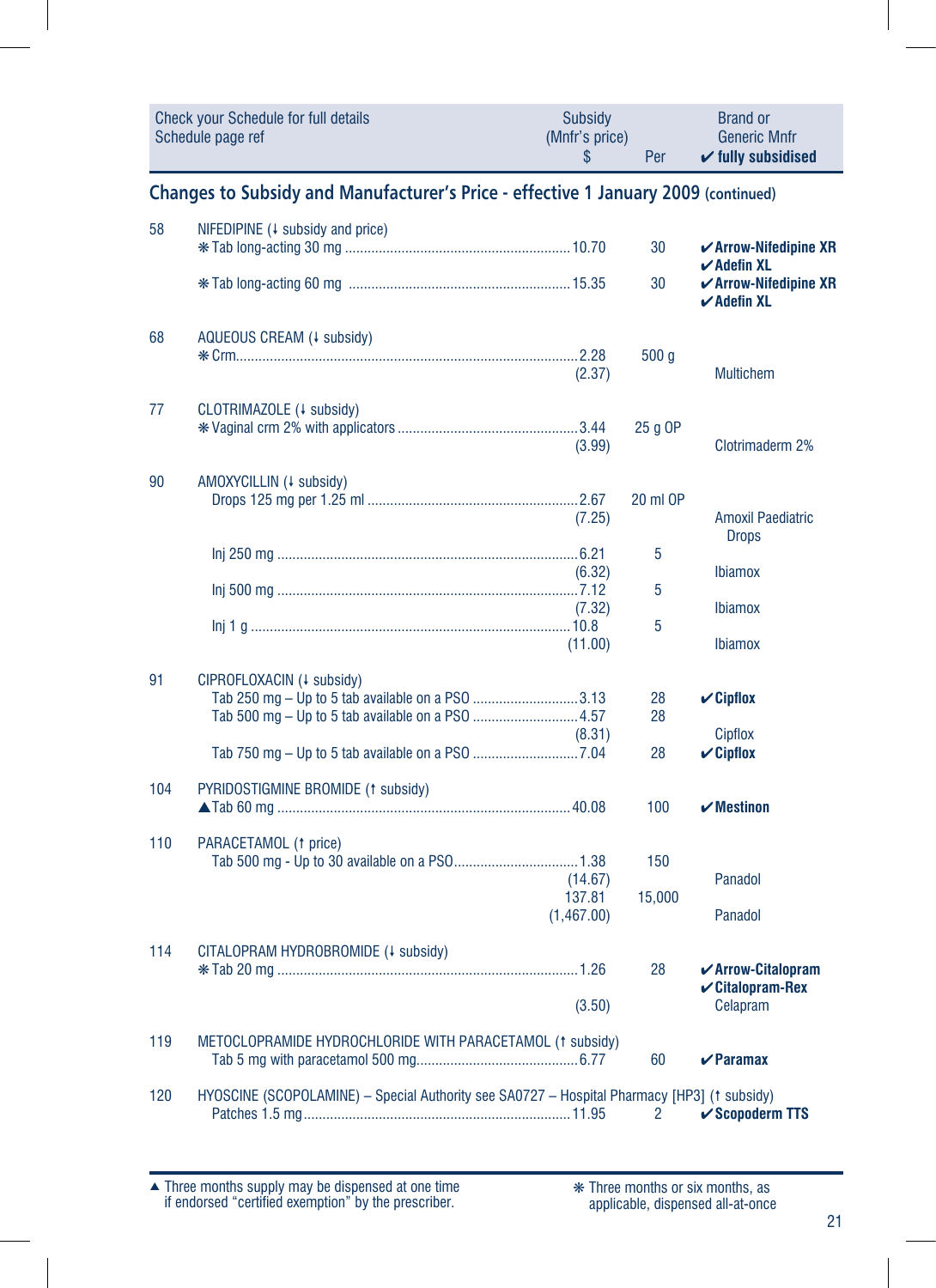|                                                                                    | <b>Check your Schedule for full details</b><br>Schedule page ref                                           | Subsidy<br>(Mnfr's price)<br>S | Per                         | <b>Brand or</b><br><b>Generic Mnfr</b><br>$\checkmark$ fully subsidised |  |  |
|------------------------------------------------------------------------------------|------------------------------------------------------------------------------------------------------------|--------------------------------|-----------------------------|-------------------------------------------------------------------------|--|--|
| Changes to Subsidy and Manufacturer's Price - effective 1 January 2009 (continued) |                                                                                                            |                                |                             |                                                                         |  |  |
| 123                                                                                | CLOZAPINE - Hospital pharmacy [HP4] (+ subsidy)                                                            | 13.37                          | 50<br>50                    | $\mathcal V$ Clopine<br>$V$ Clozaril                                    |  |  |
|                                                                                    |                                                                                                            | 26.74<br>34.65                 | 100<br>50<br>100            | $\mathcal V$ Clopine<br>$\mathcal V$ Clopine<br>$\mathcal V$ Clopine    |  |  |
|                                                                                    |                                                                                                            | 34.65<br>69.30                 | 50<br>50<br>100             | $V$ Clozaril<br>$\mathcal V$ Clopine<br>$\mathcal V$ Clopine            |  |  |
|                                                                                    |                                                                                                            | 110.90                         | 50<br>100                   | $\mathcal V$ Clopine<br>$\checkmark$ Clopine                            |  |  |
| 136                                                                                | OXALIPLATIN - PCT only - Specialist - Special Authority see SA0900 (4 subsidy and price)                   |                                | 1.<br>1.<br>1 <sub>mq</sub> | $\checkmark$ Eloxatin<br>$\checkmark$ Eloxatin<br>$\vee$ Baxter         |  |  |
| 146                                                                                | OCTREOTIDE (SOMATOSTATIN ANALOGUE) - Special Authority see SA0563<br>- Hospital pharmacy [HP3] (+ subsidy) |                                |                             |                                                                         |  |  |
|                                                                                    |                                                                                                            | (43.50)                        | 5<br>5                      | Sandostatin                                                             |  |  |
|                                                                                    |                                                                                                            | (81.00)<br>(399.00)            | 5                           | Sandostatin<br>Sandostatin                                              |  |  |
| 161                                                                                | HYPROMELLOSE (1 subsidy)                                                                                   |                                | 15 ml OP                    | $\boldsymbol{\checkmark}$ Methopt                                       |  |  |
| 184                                                                                | GLUTEN FREE PASTA - Special Authority see SA0722 - Hospital Pharmacy [HP3] (1 price)                       |                                | 250 g OP                    |                                                                         |  |  |
|                                                                                    |                                                                                                            | (3.11)<br>(2.92)               | 250 g OP                    | Orgran<br>Orgran                                                        |  |  |
|                                                                                    |                                                                                                            | (2.92)                         | 250 g OP<br>250 g OP        | Orgran                                                                  |  |  |
|                                                                                    |                                                                                                            | (2.92)<br>(2.92)               | 250 g OP                    | Orgran<br>Orgran                                                        |  |  |
|                                                                                    |                                                                                                            | (2.92)                         | 250 g OP                    | Orgran                                                                  |  |  |
|                                                                                    |                                                                                                            | (3.82)                         | 200 g OP<br>250 g OP        | Orgran                                                                  |  |  |
|                                                                                    |                                                                                                            | (2.92)<br>(2.92)               | 250 g OP                    | <b>Orgran</b><br>Orgran                                                 |  |  |
|                                                                                    |                                                                                                            | (2.92)                         | 250 g OP<br>250 g OP        | <b>Orgran</b>                                                           |  |  |
|                                                                                    |                                                                                                            | (3.11)                         |                             | Orgran <sub>continued</sub>                                             |  |  |

Patients pay a manufacturer's surcharge when the Manufacturer's Price is greater than the Subsidy

**S29** Unapproved medicine supplied under Section 29 ‡ safety cap reimbursed **Sole Subsidised Supply**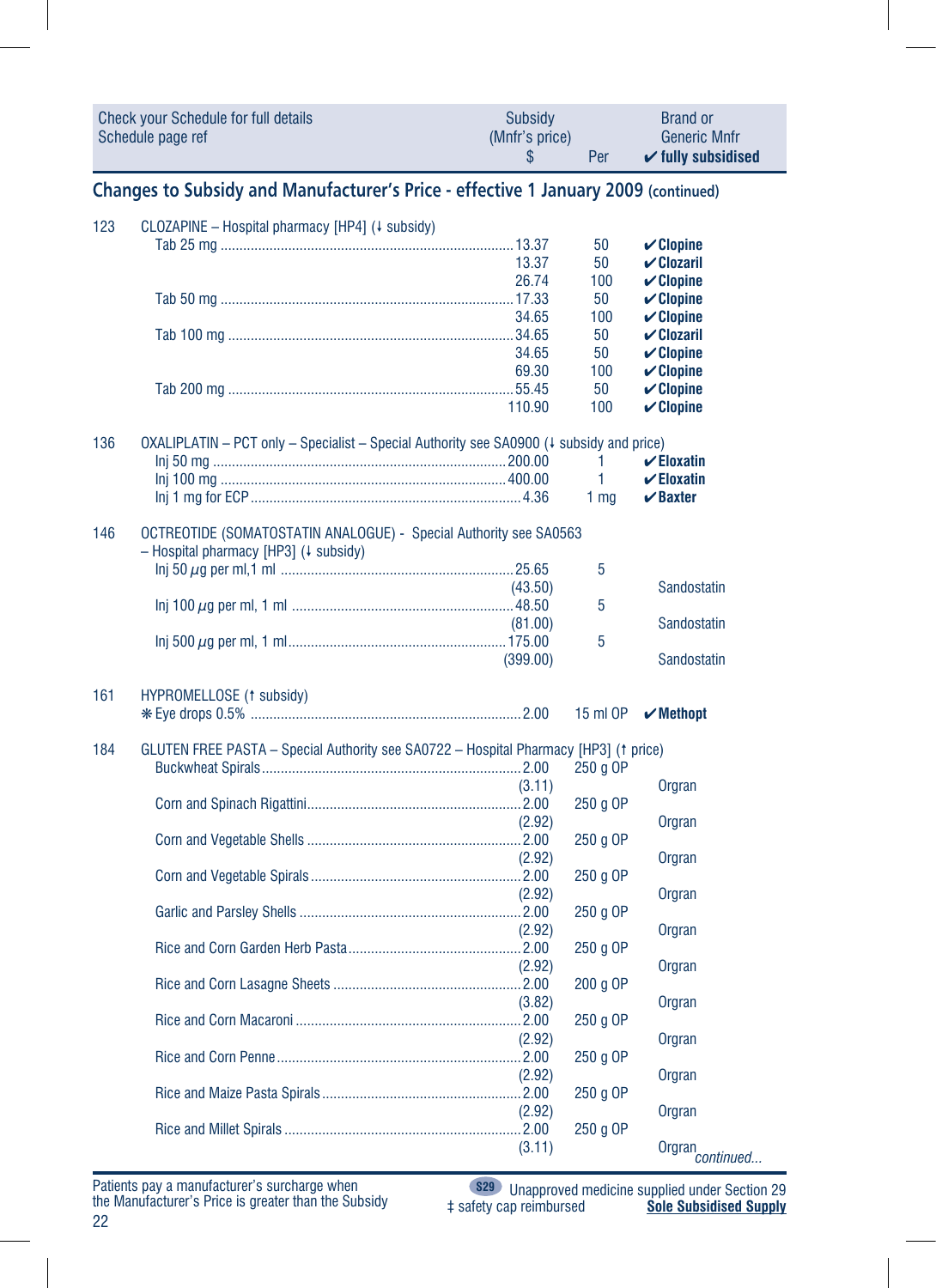| Check your Schedule for full details | <b>Subsidy</b> | <b>Brand or</b>               |
|--------------------------------------|----------------|-------------------------------|
| Schedule page ref                    | (Mnfr's price) | Generic Mnfr                  |
|                                      | Per            | $\checkmark$ fully subsidised |

### **Changes to Subsidy and Manufacturer's Price - effective 1 January 2009 (continued)**

| continued |        |
|-----------|--------|
|           |        |
| (2.92)    | Orgran |
|           |        |
| (2.92)    | Orgran |

Three months supply may be dispensed at one time if endorsed "certified exemption" by the prescriber. ▲ ❋ Three months or six months, as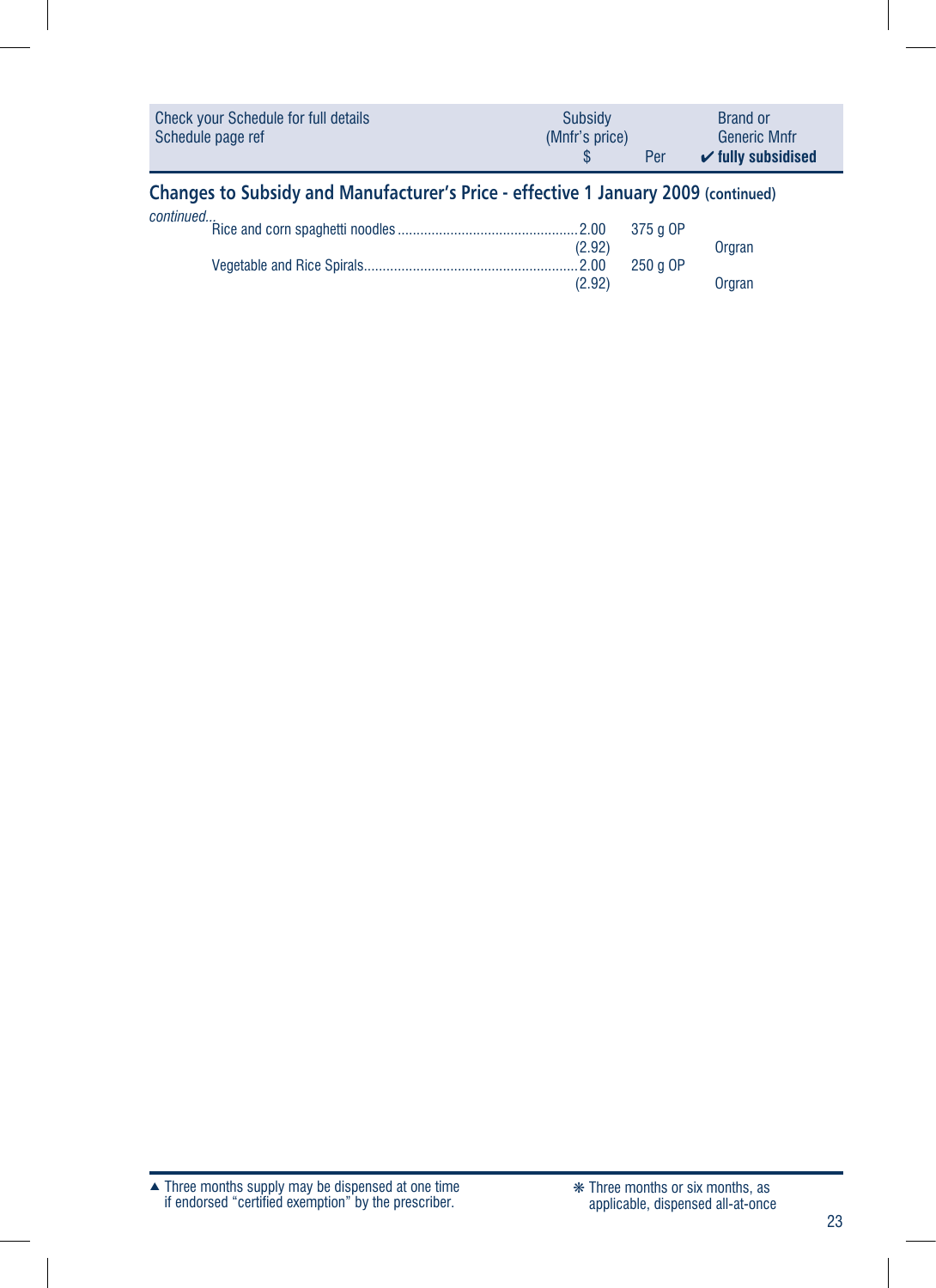|                                                                  | <b>Check your Schedule for full details</b><br>Schedule page ref | Subsidy<br>(Mnfr's price) | Per | Brand or<br><b>Generic Mnfr</b><br>$\checkmark$ fully subsidised |
|------------------------------------------------------------------|------------------------------------------------------------------|---------------------------|-----|------------------------------------------------------------------|
| <b>Changes to Description</b><br><b>Effective 1 January 2009</b> |                                                                  |                           |     |                                                                  |
| 38                                                               | <b>CALCIUM</b>                                                   |                           | 30  | $\vee$ Calsource                                                 |

### **Changes to General Rules**

#### **Effective 1 February 2009**

21 3.4 Original packs, and certain Antibiotics

3.4.2 If a Community Pharmaceutical is the liquid form of an antibiotic to which a diluent must be added by the Contractor at the time of dispensing and it is prescribed or ordered by a Practitioner in an amount that does not coincide with the amount contained in one or more of standard packs of the Community Pharmaceutical, Subsidy will only be made **paid** for the amount prescribed or ordered by the Practitioner in accordance with either clause 3.1 or clause 3.3 of the Schedule, **and for the** unless the Contractor satisfies the Funder that he or she has not been able to dispense the balance of **any** the pack or packs from which the Community Pharmaceutical has been dispensed. At the time of dispensing the Contractor must keep a record of the quantity discarded. In such cases all of that pack or those packs is eligible for subsidy. **To ensure wastage is reduced, the Contractor should reduce the amount dispensed to make it equal to the quantity contained in a whole pack where: (i) the difference the amount dispensed and the amount prescribed by the Practitioner is less than 10% (eg; if a prescription is for 105 mls then a 100ml pack would be dispensed); and (ii) in the reasonable opinion of the Contractor the difference would not affect the efficacy of the course of** 

**treatment prescribed by the Practitioner.** 

**Note: For the purposes of audit and compliance it is an act of fraud to claim for a whole pack (which includes a wastage amount) and then dispense the wastage amount for a subsequent prescription.**

## **Changes to Sole Subsidised Supply**

### **Effective 1 February 2009**

For the list of new Sole Subsidised Supply products effective 1 February 2009 refer to the bold entries in the cumulative Sole Subsidised Supply table pages 9-17.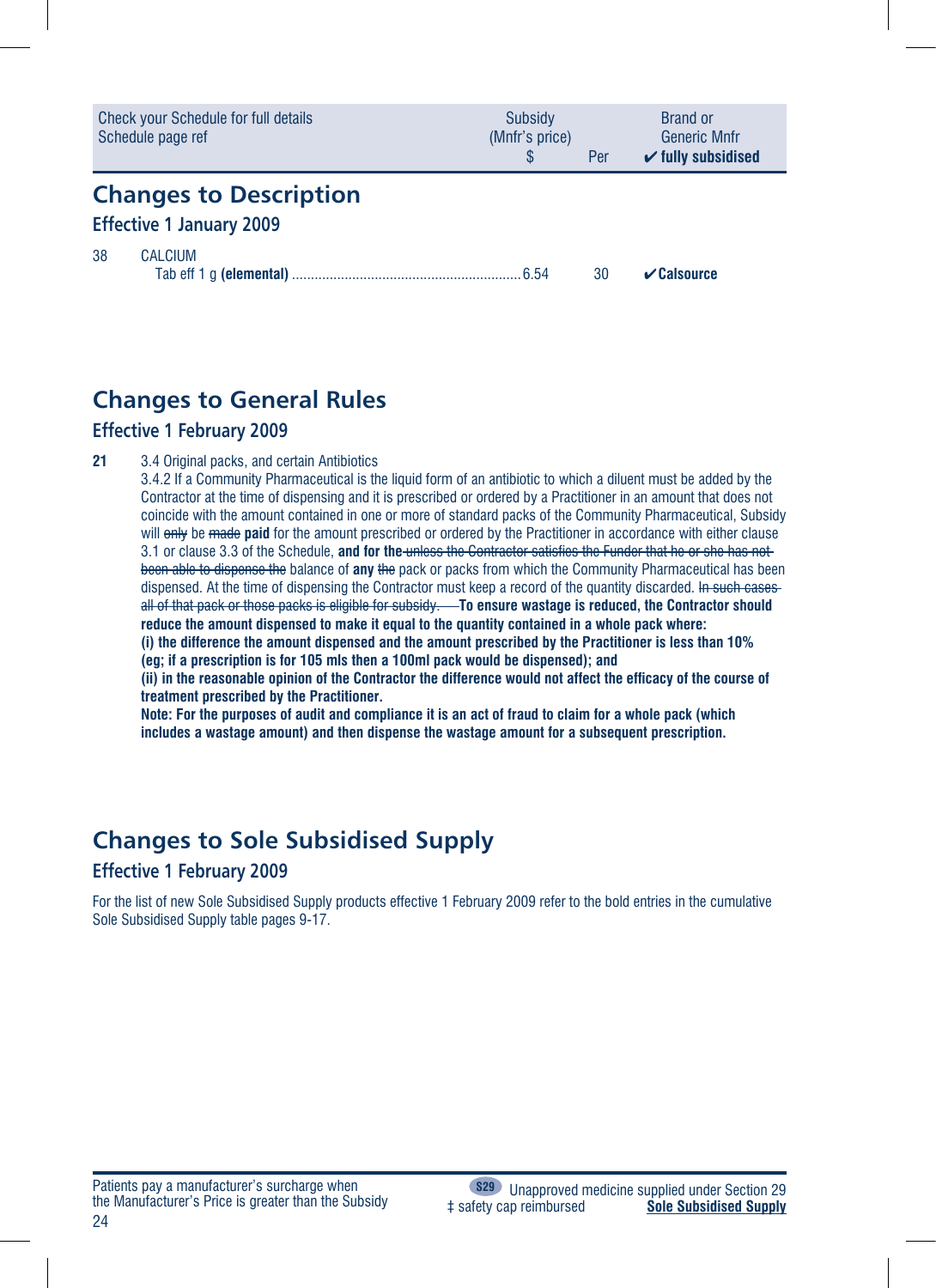|     | <b>Check your Schedule for full details</b><br>Schedule page ref           | Subsidy<br>(Mnfr's price)<br>S | Per              | <b>Brand or</b><br><b>Generic Mnfr</b><br>$\checkmark$ fully subsidised |
|-----|----------------------------------------------------------------------------|--------------------------------|------------------|-------------------------------------------------------------------------|
|     | <b>Delisted Items</b><br><b>Effective 1 February 2009</b>                  |                                |                  |                                                                         |
| 160 | POLYVINYL ALCOHOL                                                          |                                |                  | $\mathcal V$ Liquifilm Forte                                            |
|     | <b>Effective 1 January 2009</b>                                            |                                |                  |                                                                         |
| 29  | <b>OMEPRAZOLE</b>                                                          |                                | 30               |                                                                         |
|     |                                                                            | (5.95)                         | 30               | Omezol                                                                  |
|     |                                                                            | (5.95)                         |                  | Omezol                                                                  |
|     |                                                                            | (8.84)                         | 30               | <b>Omezol</b>                                                           |
| 114 | NORTRIPTYLINE HYDROCHLORIDE                                                |                                |                  |                                                                         |
|     |                                                                            |                                | 500              | $\vee$ Norpress                                                         |
| 184 | GLUTEN FREE PASTA – Special Authority see SA0722 – Hospital Pharmacy [HP3] | (2.63)                         | 250 <sub>g</sub> | Orgran                                                                  |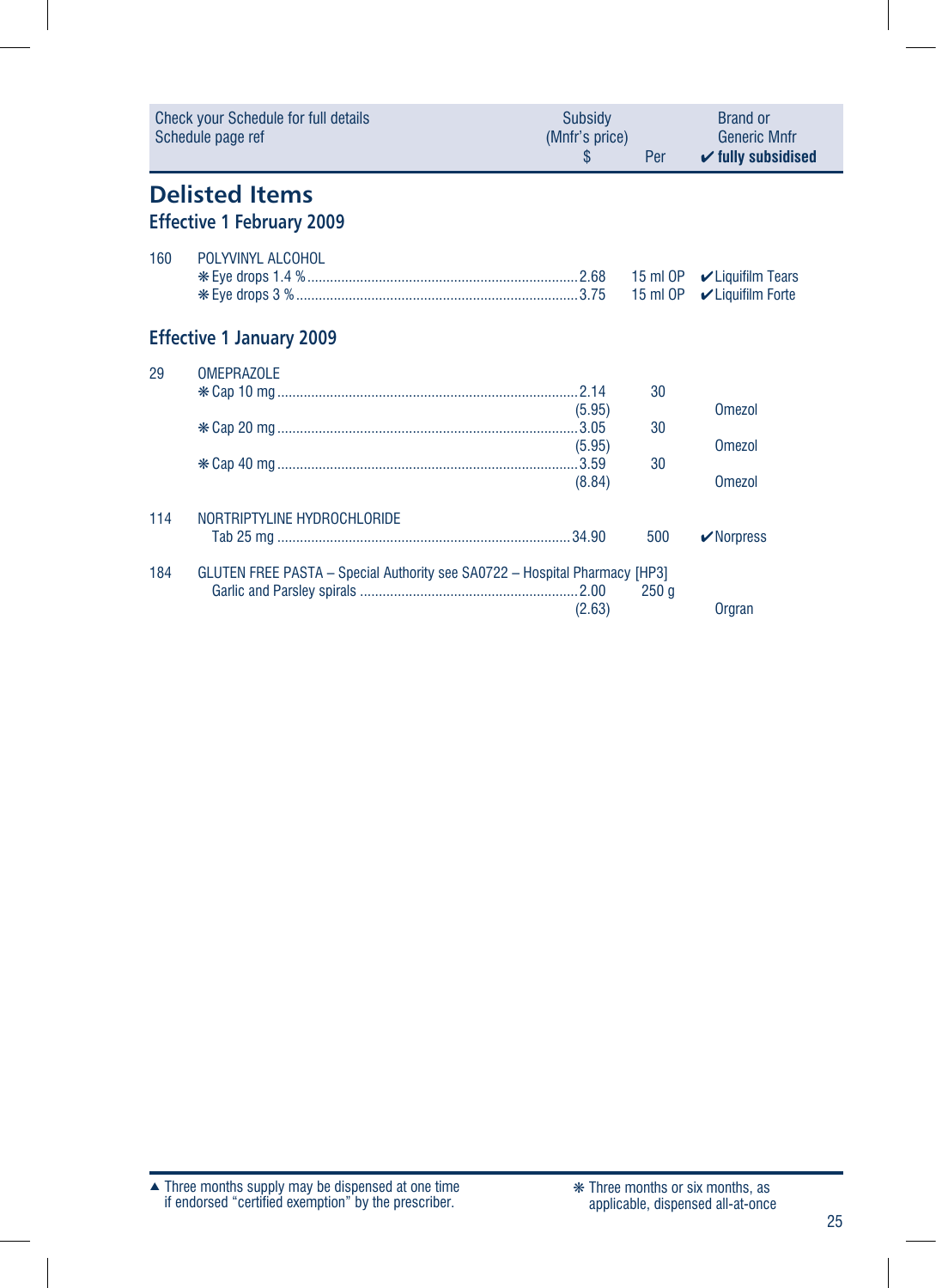| Check your Schedule for full details<br>Schedule page ref |                                                                                             | Subsidy<br>(Mnfr's price)<br>S | Per      | <b>Brand or</b><br><b>Generic Mnfr</b><br>$\checkmark$ fully subsidised |
|-----------------------------------------------------------|---------------------------------------------------------------------------------------------|--------------------------------|----------|-------------------------------------------------------------------------|
|                                                           | <b>Items to be Delisted</b><br><b>Effective 1 March 2009</b>                                |                                |          |                                                                         |
| 59                                                        | <b>VERAPAMIL HYDROCHLORIDE</b>                                                              |                                | 100      | $\boldsymbol{\mathsf{v}}$ Verpamil                                      |
| 91                                                        | <b>FLUCLOXACILLIN SODIUM</b>                                                                |                                | 5        |                                                                         |
|                                                           |                                                                                             | (4.66)<br>(5.45)               | 5        | <b>Flucloxin</b><br><b>Flucloxin</b>                                    |
|                                                           |                                                                                             | (7.54)                         | 5        | <b>Flucloxin</b>                                                        |
|                                                           | <b>Effective 1 April 2009</b>                                                               |                                |          |                                                                         |
| 90                                                        | <b>AMOXYCILLIN</b>                                                                          | (7.25)                         | 20 ml OP | <b>Amoxil Paediatric</b><br><b>Drops</b>                                |
|                                                           |                                                                                             | (6.32)                         | 5        | <b>Ibiamox</b>                                                          |
|                                                           |                                                                                             | (7.23)                         | 5<br>5   | <b>Ibiamox</b>                                                          |
|                                                           |                                                                                             | (11.00)                        |          | <b>Ibiamox</b>                                                          |
| 114                                                       | CITALOPRAM HYDROBROMIDE (+ subsidy)                                                         | (3.50)                         | 28       | $\checkmark$ Arrow-Citalopram<br><b>√Citalopram-Rex</b><br>Celapram     |
| 146                                                       | OCTREOTIDE (SOMATOSTATIN ANALOGUE) - Special Authority see SA0563 - Hospital Pharmacy [HP3] |                                | 5        |                                                                         |
|                                                           |                                                                                             | (43.50)<br>(81.00)             | 5        | Sandostatin<br>Sandostatin                                              |
|                                                           |                                                                                             | (399.00)                       | 5        | Sandostatin                                                             |
| 186                                                       | PHENYL FREE PASTA - Special Authority see SA0733 - Hospital pharmacy [HP3]                  | (11.91)                        | 500 g OP | Loprofin                                                                |
|                                                           | <b>Effective 1 May 2009</b>                                                                 |                                |          |                                                                         |
| 53                                                        | <b>DOXAZOSIN MESYLATE</b><br>Note - the 500 tablet pack listed 1 November 2008              |                                | 100      | <u> ∕ Apo-Doxazosin</u>                                                 |
| 81                                                        | <b>OESTRADIOL VALERATE - See prescribing guideline</b>                                      |                                | 28       | $\checkmark$ Progynova                                                  |

26 Patients pay a manufacturer's surcharge when the Manufacturer's Price is greater than the Subsidy

**S29** Unapproved medicine supplied under Section 29 ‡ safety cap reimbursed **Sole Subsidised Supply**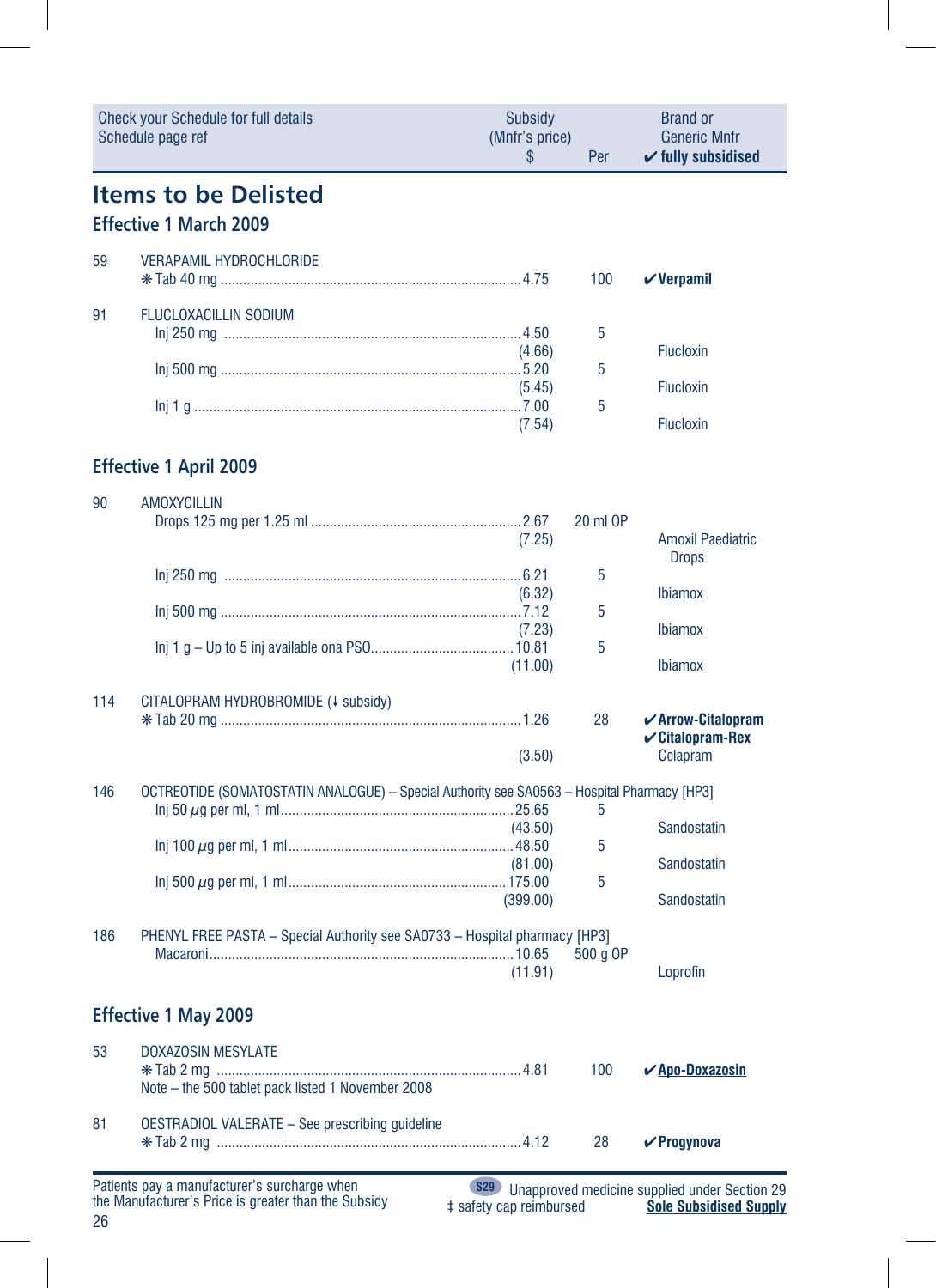|     | <b>Check your Schedule for full details</b><br>Schedule page ref                                                                                                                                                                                                                                                                                           | Subsidy<br>(Mnfr's price)<br>\$ | Per             | <b>Brand or</b><br><b>Generic Mnfr</b><br>$\checkmark$ fully subsidised |
|-----|------------------------------------------------------------------------------------------------------------------------------------------------------------------------------------------------------------------------------------------------------------------------------------------------------------------------------------------------------------|---------------------------------|-----------------|-------------------------------------------------------------------------|
|     | Effective 1 June 2009                                                                                                                                                                                                                                                                                                                                      |                                 |                 |                                                                         |
| 53  | <b>DOXAZOSIN MESYLATE</b><br>Note - the 500 tablet pack listed 1 December 2008                                                                                                                                                                                                                                                                             |                                 | 100             | <b>∠Apo-Doxazosin</b>                                                   |
| 109 | <b>ALLOPURINOL</b>                                                                                                                                                                                                                                                                                                                                         |                                 | 500<br>500      | $V$ Progout<br>$V$ Progout                                              |
| 115 | <b>CARBAMAZEPINE</b><br>Note – the 100 tablet pack size listed 1 December 2008                                                                                                                                                                                                                                                                             |                                 | 200             | $\sqrt{}$ Tegretol                                                      |
|     | <b>Effective 1 July 2009</b>                                                                                                                                                                                                                                                                                                                               |                                 |                 |                                                                         |
| 48  | <b>WATER</b><br>1) on a prescription or Practitioner's Supply order only when on the same form as an injection listed in the<br>Pharmaceutical Schedule requiring a solvent or diluent; or<br>2) on a bulk supply order; or<br>3) When used in the extemporaneous compounding of eye drops<br>Purified for inj 2 ml - Up to 5 ink available on a PSO 21.90 |                                 | 50              | $\boldsymbol{\nu}$ Baxter                                               |
| 65  | <b>CROTAMITON</b><br>a) Only on a prescription<br>b) Not in combination                                                                                                                                                                                                                                                                                    | (7.70)                          | 50 ml           | <b>Eurax</b>                                                            |
| 137 | <b>FLUOROURACIL SODIUM</b><br>Inj 500 mg per ml, 20 ml – PCT only – Specialist55.60                                                                                                                                                                                                                                                                        |                                 | 10 <sup>°</sup> | $\boldsymbol{\mathsf{v}}$ Mayne                                         |
| 177 | PAEDIATRIC ORAL FEED 1.5KCAL/ML -Special Authority see SA0986 - Hospital pharmacy [HP3]                                                                                                                                                                                                                                                                    |                                 |                 | 200 ml OP <b>V</b> Resource Just for<br>Kids                            |
|     |                                                                                                                                                                                                                                                                                                                                                            |                                 |                 | 200 ml OP <b>V</b> Resource Just for<br><b>Kids</b>                     |
| 184 | GLUTEN FREE PASTA - Special Authority see SA0722 - Hospital pharmacy [HP3]                                                                                                                                                                                                                                                                                 | (2.63)                          | 250 a OP        | Orgran                                                                  |
|     | <b>Effective 1 August 2009</b>                                                                                                                                                                                                                                                                                                                             |                                 |                 |                                                                         |
| 45  | <b>MENADIONE SODIUM BISULPHITE</b>                                                                                                                                                                                                                                                                                                                         |                                 | 100             | $\mathcal{V}$ K-Thrombin                                                |
| 48  | <b>HEPARINISED SALINE</b>                                                                                                                                                                                                                                                                                                                                  |                                 | 10              | Buy Hospira S29                                                         |
| 88  | <b>MEBENDAZOLE</b>                                                                                                                                                                                                                                                                                                                                         | (7.59)                          | 6               | <b>Vermox</b>                                                           |

Three months supply may be dispensed at one time if endorsed "certified exemption" by the prescriber. ▲ ❋ Three months or six months, as

applicable, dispensed all-at-once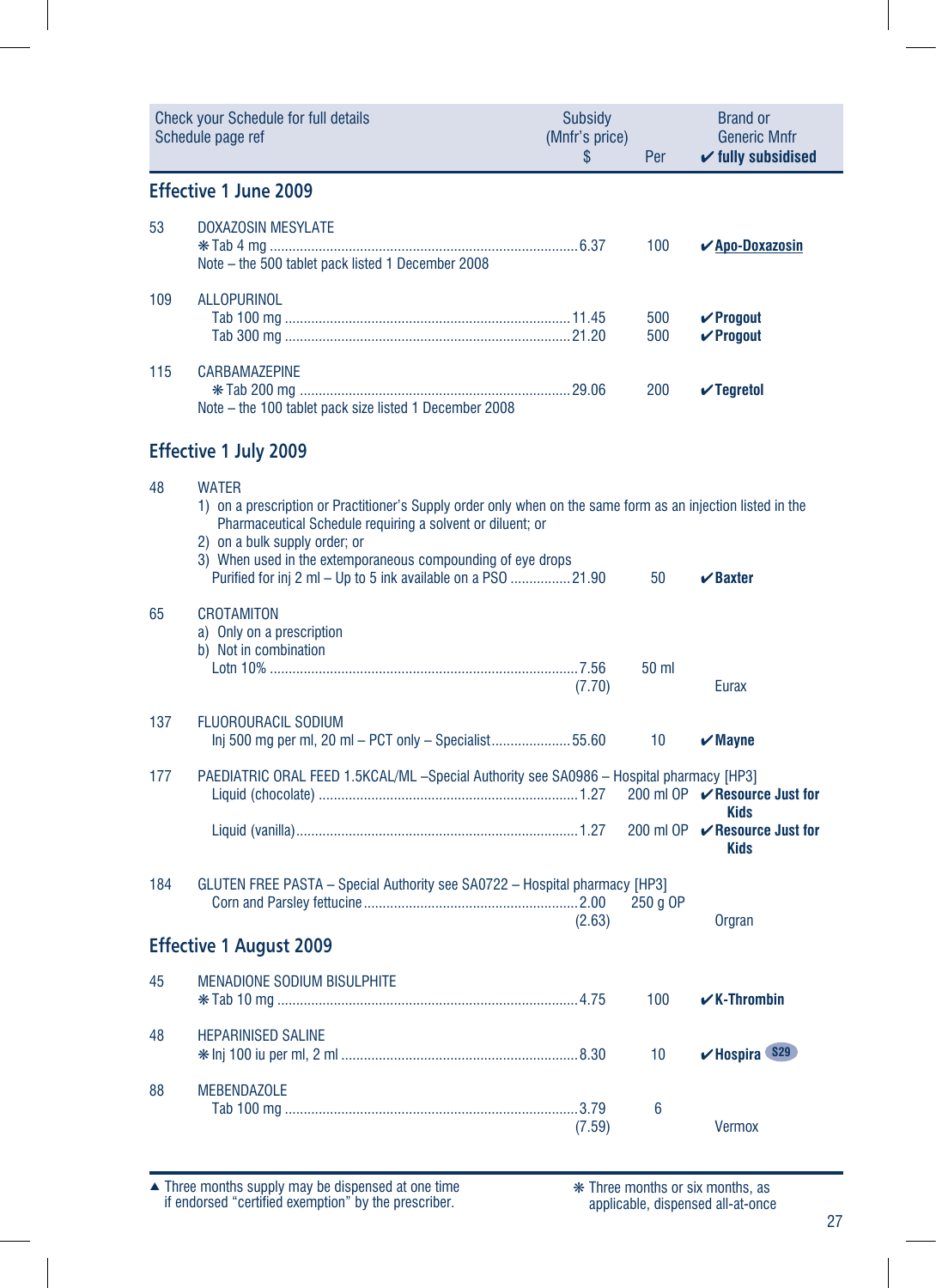| Check your Schedule for full details | Subsidy        | <b>Brand or</b>                       |
|--------------------------------------|----------------|---------------------------------------|
| Schedule page ref                    | (Mnfr's price) | <b>Generic Mnfr</b>                   |
|                                      | Per            | $\mathbf{\check{v}}$ fully subsidised |

### **Items to be Delisted - effective 1 August 2009 (continued)**

| 174 | ORAL FEED 1KCAL/ML -Special Authority see SA0594 - Hospital Pharmacy [HP3] |  |
|-----|----------------------------------------------------------------------------|--|
|     |                                                                            |  |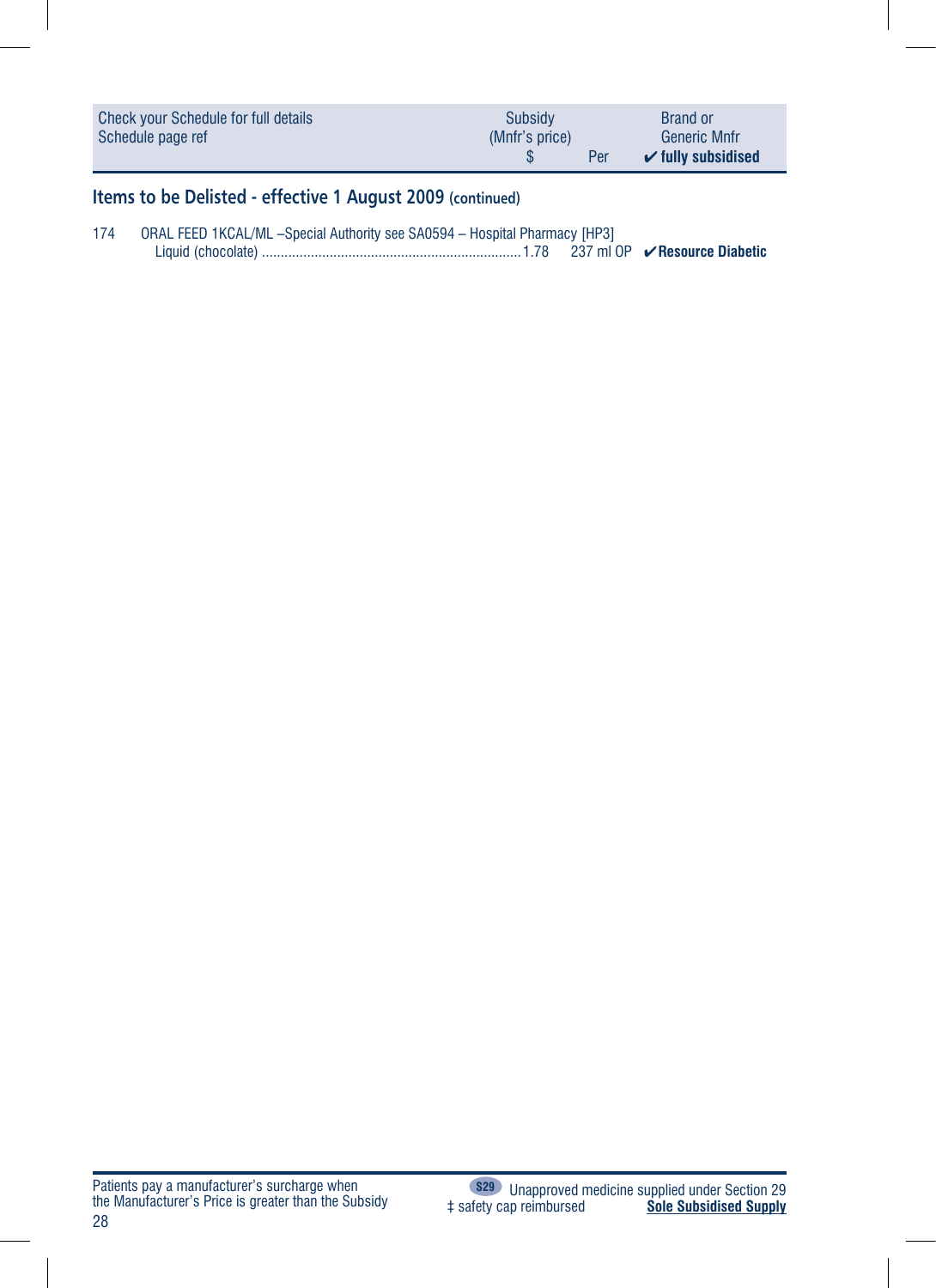| <b>Contracted Pharmaceutical</b><br><b>Description</b>                            | <b>Brand</b>   | Price (\$)<br>(ex man.<br>excl. GST) | Per             | <b>DV</b><br>Limit | <b>DV Limit DV</b><br>applies<br>from | <b>Pharmaceutical</b>       |
|-----------------------------------------------------------------------------------|----------------|--------------------------------------|-----------------|--------------------|---------------------------------------|-----------------------------|
| <b>Section H changes to Part II</b>                                               |                |                                      |                 |                    |                                       |                             |
| <b>Effective 1 February 2009</b>                                                  |                |                                      |                 |                    |                                       |                             |
| AMOXYCILLIN WITH CLAVULANIC ACID († price)                                        |                |                                      |                 |                    |                                       |                             |
| Inj 600 mg, 500 mg with<br>100 mg clavulanic acid Augmentin                       |                | 28.24                                | 10              |                    |                                       |                             |
| Inj 1.2 g, 1000 mg with                                                           |                |                                      |                 |                    |                                       |                             |
| 200 mg clavulanic acid Augmentin                                                  |                | 31.60                                | 10              |                    |                                       |                             |
| FENTANYL (1 price)                                                                |                |                                      |                 |                    |                                       |                             |
| $\ln j$ 50 $\mu$ g per ml, 2 mlHospira<br>$\ln i$ 50 $\mu$ q per ml, 10 mlHospira |                | 6.10<br>15.65                        | 5<br>5          |                    |                                       |                             |
| <b>ZOPICLONE</b>                                                                  |                |                                      |                 |                    |                                       |                             |
|                                                                                   |                | 21.02                                | 500             | 1%                 | Feb-09                                | Imovane                     |
| Note: DV date amended from Jan-09 to Feb-09                                       |                |                                      |                 |                    |                                       |                             |
| <b>Effective 1 January 2009</b>                                                   |                |                                      |                 |                    |                                       |                             |
| ALLOPURINOL (new listing and HSS)                                                 |                |                                      |                 |                    |                                       |                             |
|                                                                                   |                | 5.44                                 | 250             | 1%                 | Mar-09                                | Allohexal<br><b>Allorin</b> |
|                                                                                   |                |                                      |                 |                    |                                       | Progout                     |
|                                                                                   |                | 4.03                                 | 100             | 1%                 | Mar-09                                | Allohexal<br><b>Allorin</b> |
| (Note: Progout 100 mg and 300 mg to be delisted 1 March 2009)                     |                |                                      |                 |                    |                                       | Progout                     |
|                                                                                   |                |                                      |                 |                    |                                       |                             |
| CLOZAPINE (new listing)<br>Oral lig 50 mg per ml Clopine                          |                | 45.60                                | $100$ ml        |                    |                                       |                             |
|                                                                                   |                |                                      |                 |                    |                                       |                             |
| CLOZAPINE (4 price)                                                               |                | 13.37                                | 50              |                    |                                       |                             |
|                                                                                   | <b>Clopine</b> |                                      |                 |                    |                                       |                             |
|                                                                                   | <b>Clopine</b> | 26.74                                | 100             |                    |                                       |                             |
|                                                                                   |                | 17.33                                | 50              |                    |                                       |                             |
|                                                                                   | <b>Clopine</b> | 34.65                                | 100             |                    |                                       |                             |
|                                                                                   |                | 34.65                                | 50              |                    |                                       |                             |
|                                                                                   | <b>Clopine</b> |                                      |                 |                    |                                       |                             |
|                                                                                   | <b>Clopine</b> | 69.30                                | 100             |                    |                                       |                             |
|                                                                                   |                | 55.45                                | 50              |                    |                                       |                             |
|                                                                                   | Clopine        | 110.90                               | 100             |                    |                                       |                             |
| HYOSCINE (SCOPOLAMINE) (new listing)                                              |                |                                      |                 |                    |                                       |                             |
| Patches 1.5 mg Scopoderm TTS                                                      |                | 11.95                                | 2               |                    |                                       |                             |
| <b>HYPROMELLOSE</b> (new listing and HSS)                                         |                |                                      |                 |                    |                                       |                             |
|                                                                                   |                | 2.00                                 | 15 <sub>m</sub> | 1%                 | Mar-09                                | (B)                         |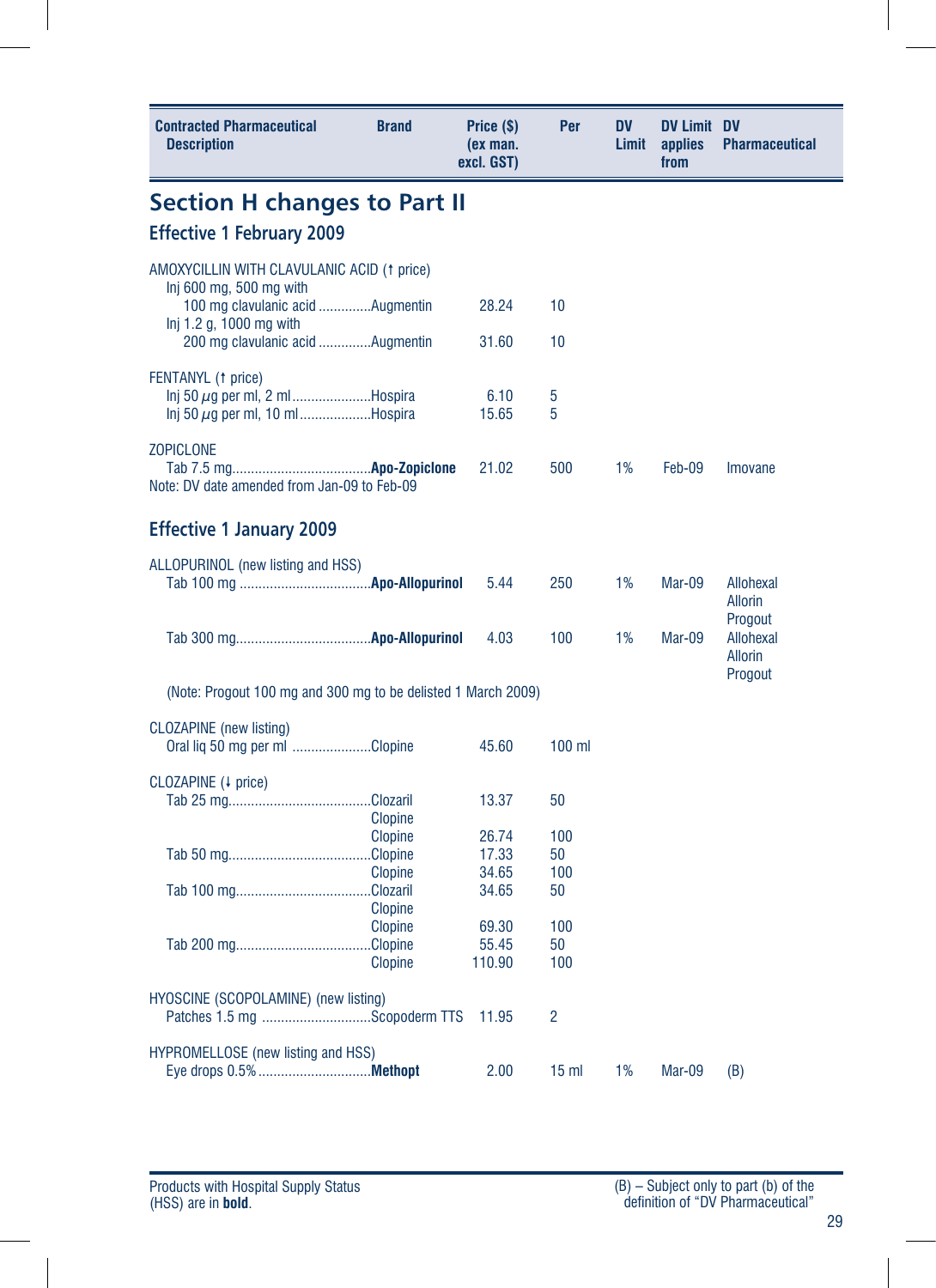| <b>Contracted Pharmaceutical</b><br><b>Description</b>              | <b>Brand</b>      | Price (\$)<br>(ex man.<br>excl. GST) | Per             | <b>DV</b><br>Limit | <b>DV Limit DV</b><br>applies<br>from | <b>Pharmaceutical</b>     |
|---------------------------------------------------------------------|-------------------|--------------------------------------|-----------------|--------------------|---------------------------------------|---------------------------|
| Section H changes to Part II - effective 1 January 2009 (continued) |                   |                                      |                 |                    |                                       |                           |
| NIFEDIPINE (↓ price)                                                |                   |                                      |                 |                    |                                       |                           |
|                                                                     | <b>Adefin XL</b>  |                                      | 30              |                    |                                       |                           |
| Tab long-acting 60 mgArrow-Nifedipine XR15.35                       | <b>Adefin XL</b>  |                                      | 30              |                    |                                       |                           |
| <b>OMEPRAZOLE</b> (new listing)                                     |                   |                                      |                 |                    |                                       |                           |
|                                                                     | <b>Omeprazole</b> | 38.65                                | 5               |                    |                                       |                           |
| OMEPRAZOLE (4 price)                                                |                   |                                      |                 |                    |                                       |                           |
|                                                                     |                   | 8.43                                 | 30              |                    |                                       |                           |
|                                                                     |                   | 9.00                                 | 30              |                    |                                       |                           |
| (Note: Losec 10 mg, 20 mg and 40 mg to be delisted 1 May 2009)      |                   | 11.25                                | 30              |                    |                                       |                           |
|                                                                     |                   |                                      |                 |                    |                                       |                           |
| OXALIPLATIN (4 price)                                               |                   |                                      |                 |                    |                                       |                           |
|                                                                     |                   | 200.00                               | 1               |                    |                                       |                           |
|                                                                     |                   | 400.00                               | 1               |                    |                                       |                           |
| <b>Effective 1 December 2008</b>                                    |                   |                                      |                 |                    |                                       |                           |
| <b>ADRENALINE</b> (new listing)                                     |                   |                                      |                 |                    |                                       |                           |
|                                                                     |                   | 4.98                                 | 5               |                    |                                       |                           |
| <b>AMISULPRIDE</b> (new listing)                                    |                   |                                      |                 |                    |                                       |                           |
|                                                                     |                   | 22.52                                | 30              |                    |                                       |                           |
|                                                                     |                   | 97.03                                | 60              |                    |                                       |                           |
|                                                                     |                   | 185.44                               | 60              |                    |                                       |                           |
| Oral liquid 100 mg per ml Solian                                    |                   | 55.44                                | 60 ml           |                    |                                       |                           |
| <b>AMLODIPINE</b> (new listing)                                     |                   |                                      |                 |                    |                                       |                           |
|                                                                     |                   | 7.33                                 | 100             | 1%                 | Feb-09                                | Calvasc                   |
|                                                                     |                   | 11.79                                | 100             | 1%                 | Feb-09                                | <b>Norvasc</b><br>Calvasc |
|                                                                     |                   |                                      |                 |                    |                                       | <b>Norvasc</b>            |
|                                                                     |                   |                                      |                 |                    |                                       |                           |
| ANASTROZOLE-DP (new listing)                                        |                   | 29.50                                | 30              |                    |                                       |                           |
|                                                                     |                   |                                      |                 |                    |                                       |                           |
| <b>CEFAZOLIN SODIUM (delisting)</b>                                 |                   |                                      |                 |                    |                                       |                           |
|                                                                     |                   | <del>- 13.60 -</del>                 | $\rightarrow 0$ |                    |                                       |                           |
|                                                                     |                   | $-18.60-$                            | $-10$           |                    |                                       |                           |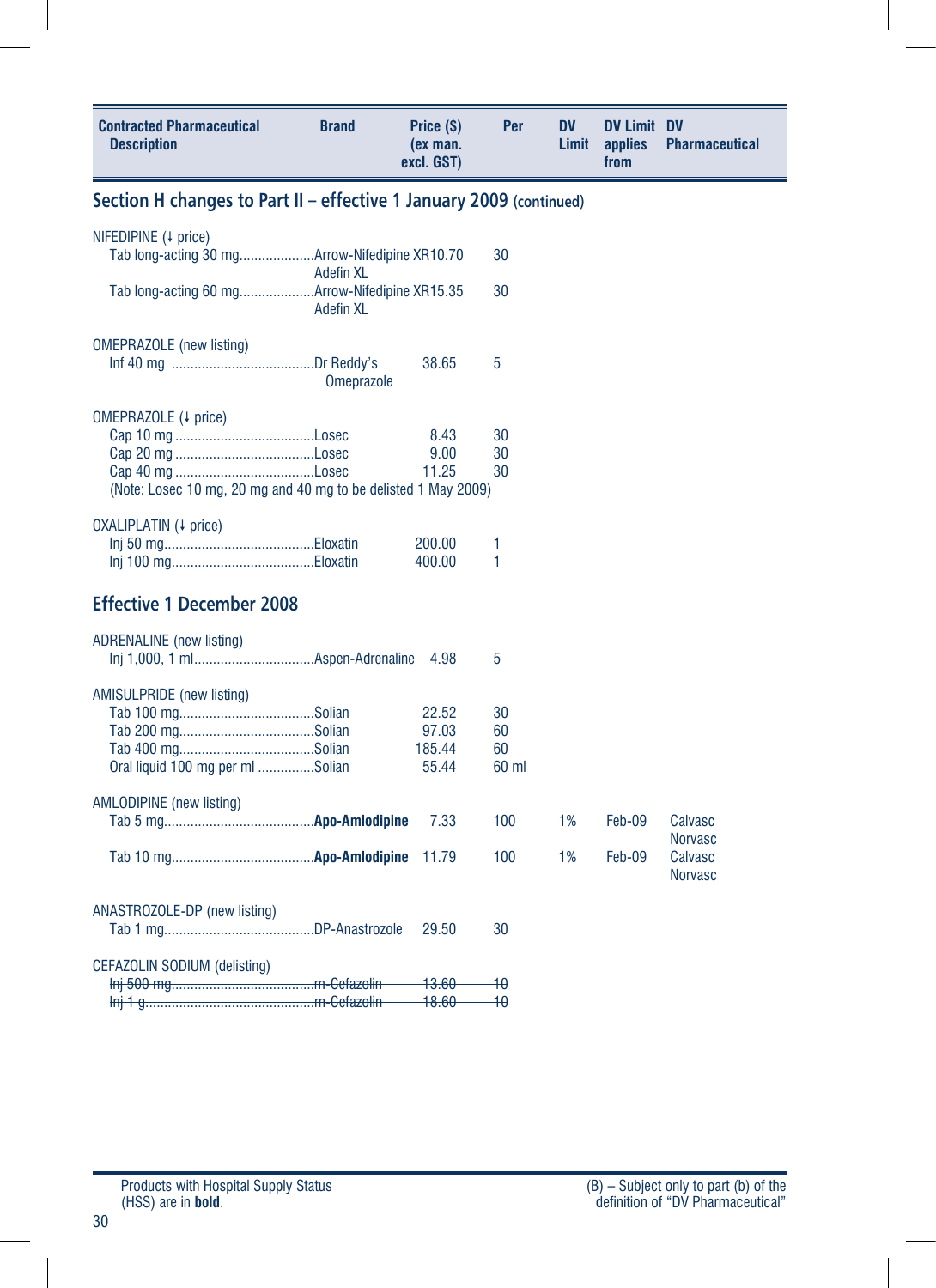| <b>Contracted Pharmaceutical</b><br><b>Description</b>                                                                                                  | <b>Brand</b> | Price (\$)<br>(ex man.<br>excl. GST) | Per                          | <b>DV</b><br>Limit         | <b>DV Limit DV</b><br>applies<br>from                    | <b>Pharmaceutical</b>                                          |
|---------------------------------------------------------------------------------------------------------------------------------------------------------|--------------|--------------------------------------|------------------------------|----------------------------|----------------------------------------------------------|----------------------------------------------------------------|
| Section H changes to Part II - effective 1 December 2008 (continued)                                                                                    |              |                                      |                              |                            |                                                          |                                                                |
| CETIRIZINE HYDROCHLORIDE (new listing)                                                                                                                  |              | 2.21                                 | 100                          | 1%                         | Feb-09                                                   | Apo-Cetirizine<br>Allerid-C<br>Cetirizine<br><b>Histaclear</b> |
| Oral Liquid 1 mg per 1 ml Cetirizine-AFT<br>Note – Allerid-C to be delisted 1 Feb 2009                                                                  |              | 3.50                                 | $200$ ml                     | 1%                         | Feb-09                                                   | Razene<br>Allerid-C<br>Zyrtec                                  |
|                                                                                                                                                         |              |                                      |                              |                            |                                                          |                                                                |
| DILTIAZEM HYDROCHLORIDE (new listing)<br>Cap long-acting 120 mg Cardizem CD<br>Cap long-acting 180 mg Cardizem CD<br>Cap long-acting 240 mg Cardizem CD |              | 4.50<br>8.50<br>4.72<br>7.08<br>9.44 | 100<br>100<br>30<br>30<br>30 | 5%<br>5%<br>5%<br>5%<br>5% | $Jun-09$<br>$Jun-09$<br>$Jun-09$<br>$Jun-09$<br>$Jun-09$ | (B)<br>(B)<br>(B)<br>Dilzem LA<br><b>Dilzem LA</b>             |
| DOXAZOSIN MESYLATE (new listing)<br>Note – Apo-Doxazosin tab 4 mg 100 tablet pack size to be delisted 1 Feb 2009                                        |              | 30.26                                | 500                          | 1%                         | $Jan-09$                                                 | Dosan                                                          |
| FLUOROURACIL SODIUM (new listing)                                                                                                                       |              | 26.49                                | 20 <sub>a</sub>              |                            |                                                          |                                                                |
| POTASSIUM CHLORIDE (delisting)<br>Inj 75 mg per ml, 10 ml AstraZeneca<br>Inj 150 mg per ml, 10 ml AstraZeneca                                           |              | 26.00<br>26.00                       | 50<br>50                     |                            |                                                          |                                                                |

### **Section H changes to Part IV**

### **Effective 1 December 2008**

SPECIAL FOOD SUPPLEMENT<br>Liquid, 237 ml Impact Advanced Recovery Vanilla and Chocolate Three packs of 237 mls per days for 5 to 7 days prior to major gastrointestinal or head or neck surgery.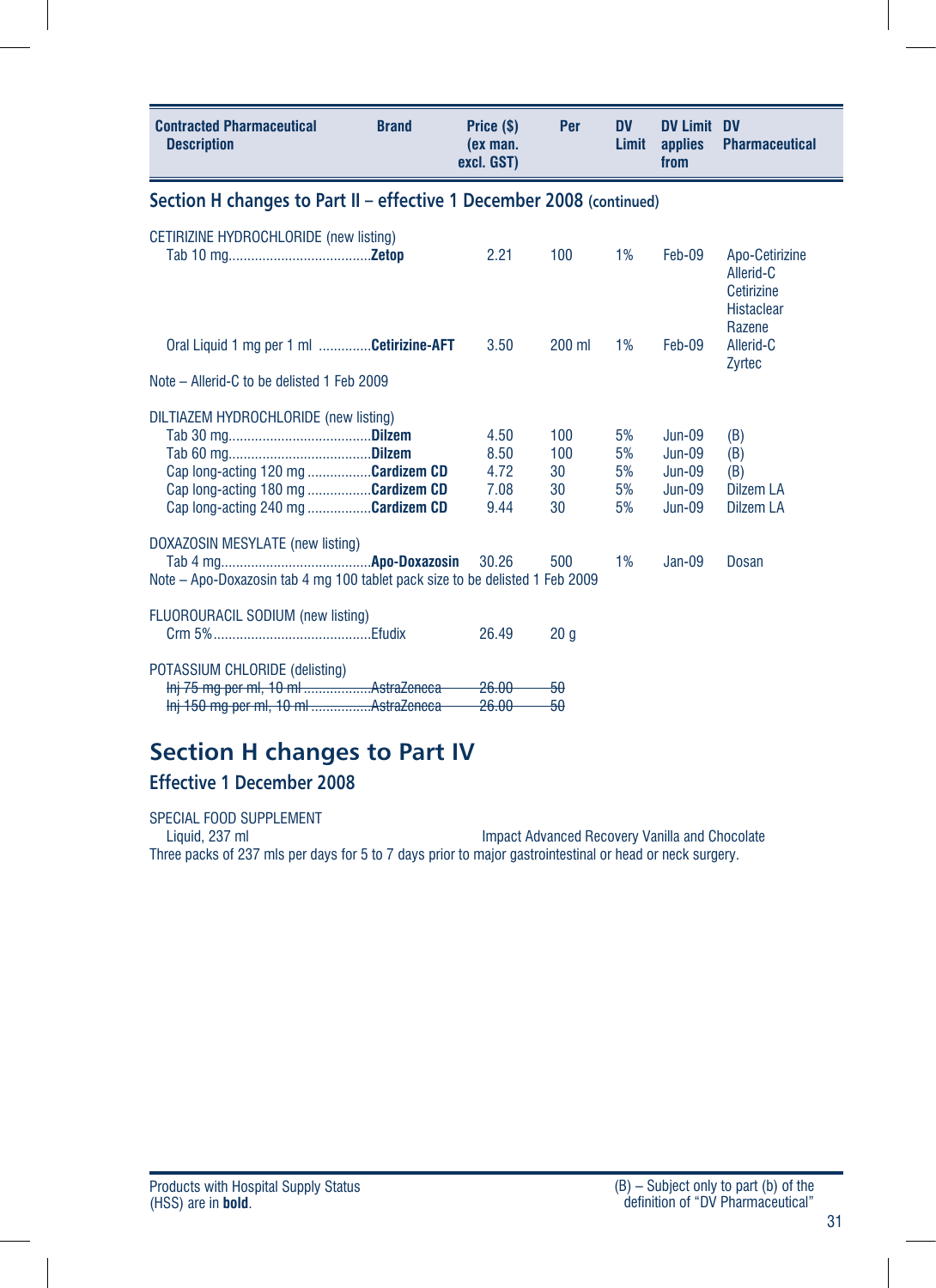Pharmaceuticals and brands

#### $\overline{A}$

|                                  | 21, 30 |                 |
|----------------------------------|--------|-----------------|
|                                  |        | 30              |
|                                  |        | 20              |
|                                  |        |                 |
|                                  |        | 30              |
|                                  |        |                 |
| Amoxil Paediatric Drops  21, 26  |        |                 |
|                                  | 21, 26 |                 |
| Amoxycillin with clavulanic acid |        | 29              |
|                                  |        |                 |
|                                  |        | 30              |
|                                  |        | 20              |
|                                  |        |                 |
|                                  |        | 30              |
|                                  |        |                 |
|                                  |        | 29              |
|                                  |        | 20              |
|                                  |        | 21              |
|                                  | 19.20  |                 |
|                                  | 21, 26 |                 |
|                                  |        |                 |
|                                  |        |                 |
|                                  |        | 30              |
|                                  |        | 29              |
| C                                |        |                 |
|                                  |        | $\overline{24}$ |
|                                  |        | 24              |
|                                  |        | 20              |
|                                  |        | 27              |
|                                  |        | 31              |
|                                  |        | 30              |
|                                  |        |                 |
|                                  |        | 31              |
|                                  | 20, 31 |                 |
|                                  |        | 21              |
|                                  |        | 21              |
| Citalopram hydrobromide          | 21, 26 |                 |
|                                  | 21, 26 |                 |
|                                  |        |                 |
|                                  |        | 21              |
|                                  |        | 21              |
|                                  |        |                 |
|                                  |        |                 |
|                                  |        | 18              |
|                                  |        | 27              |
| n                                |        |                 |
|                                  |        | 31              |
|                                  |        | 31              |
| Doxazosin mesylate  26, 27, 31   |        |                 |
|                                  |        | 30              |
|                                  |        | 30              |
|                                  |        | 18              |
|                                  |        |                 |

| F                                                        | 18     |
|----------------------------------------------------------|--------|
|                                                          | 31     |
|                                                          |        |
|                                                          | 27     |
| F                                                        |        |
|                                                          | 29     |
|                                                          | 26     |
|                                                          | 26     |
|                                                          |        |
| G                                                        |        |
| Gluten free pasta 18, 22, 25, 27                         |        |
| н                                                        |        |
|                                                          |        |
|                                                          |        |
| ı                                                        |        |
|                                                          | 21, 26 |
| <b>Impact Advanced Recovery Vanilla and Chocolate 31</b> |        |
| K                                                        |        |
|                                                          | 27     |
| L                                                        |        |
|                                                          | 25     |
|                                                          | 25     |
|                                                          | 26     |
|                                                          |        |
| М                                                        |        |
| Magnesium hydroxide mixture                              | 19     |
|                                                          | 30     |
| Menadione sodium bisulphite                              | 27     |
|                                                          | 21     |
|                                                          | 22, 29 |
| Metoclopramide hydrochloride with paracetamol            | 21     |
| N                                                        |        |
|                                                          |        |
|                                                          | 25     |
|                                                          | 25     |
|                                                          | 20     |
| 0                                                        |        |
| Octreotide (somatostatin analogue)  22, 26               |        |
|                                                          | 26     |
|                                                          |        |
|                                                          |        |
|                                                          | 28     |
|                                                          |        |
| P                                                        |        |
| Paediatric oral feed 1.5kcal/ml                          | 27     |
|                                                          | 21     |
|                                                          | 21     |
|                                                          | 18     |